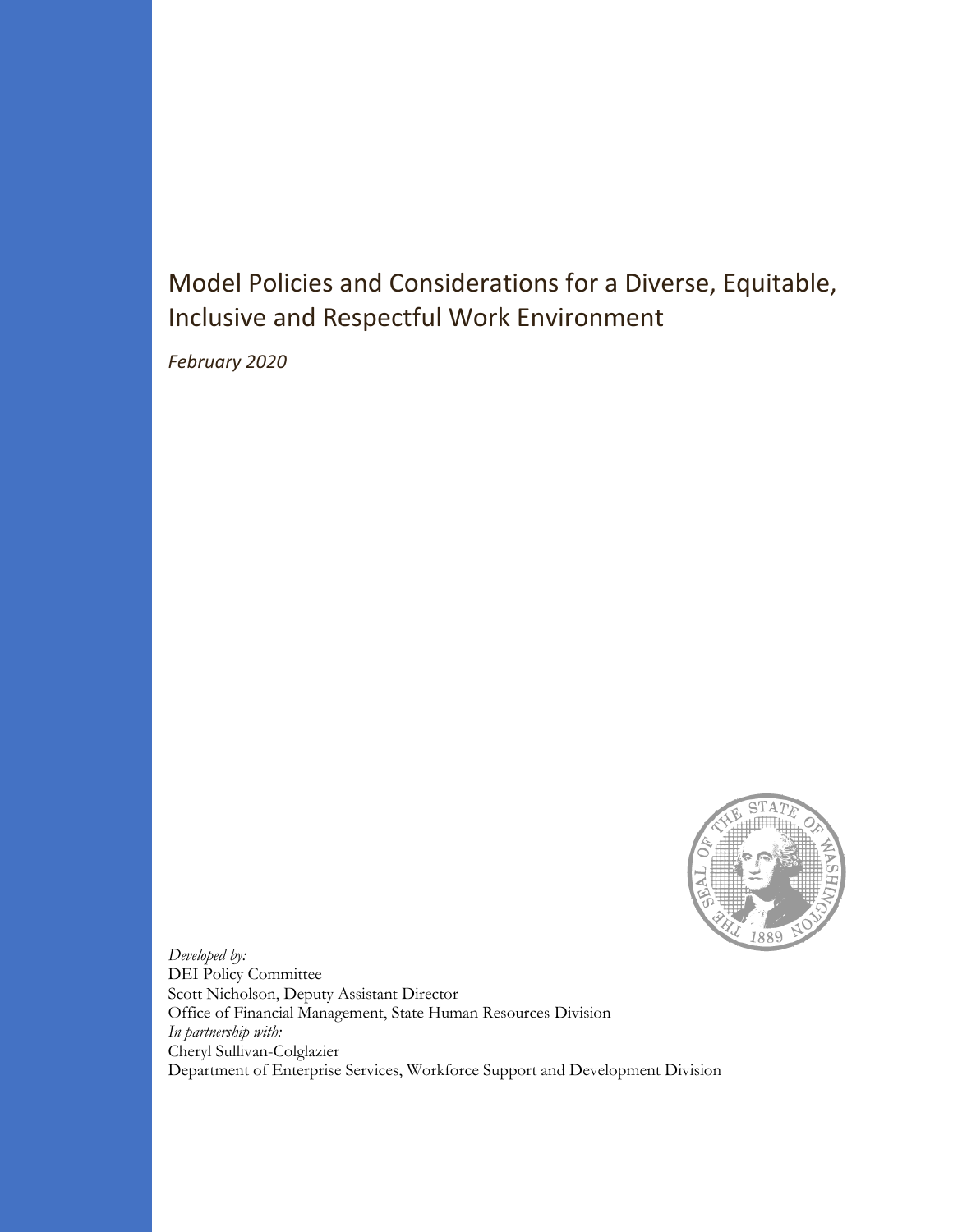# Table of Contents

| Introduction                                                       | $\overline{2}$ |
|--------------------------------------------------------------------|----------------|
| Our Ongoing Journey                                                | 3              |
| Building For Us, With Us                                           | 4              |
| Answering Why It Matters                                           | 5              |
| Leadership Perspective                                             | 7              |
| <b>Foundational Definitions</b>                                    | 8              |
| Foundational Competencies                                          | 8              |
| Development and Implementation Considerations                      | 8              |
| Model Diversity, Equity and Inclusion Policy                       | 11             |
| Model Respectful Work Environment Policy                           | 15             |
| Model Anti-Discrimination, Harassment and Sexual Harassment Policy | 18             |
| Model Reasonable Accommodation Policy                              | 22             |
| Appendix                                                           | 26             |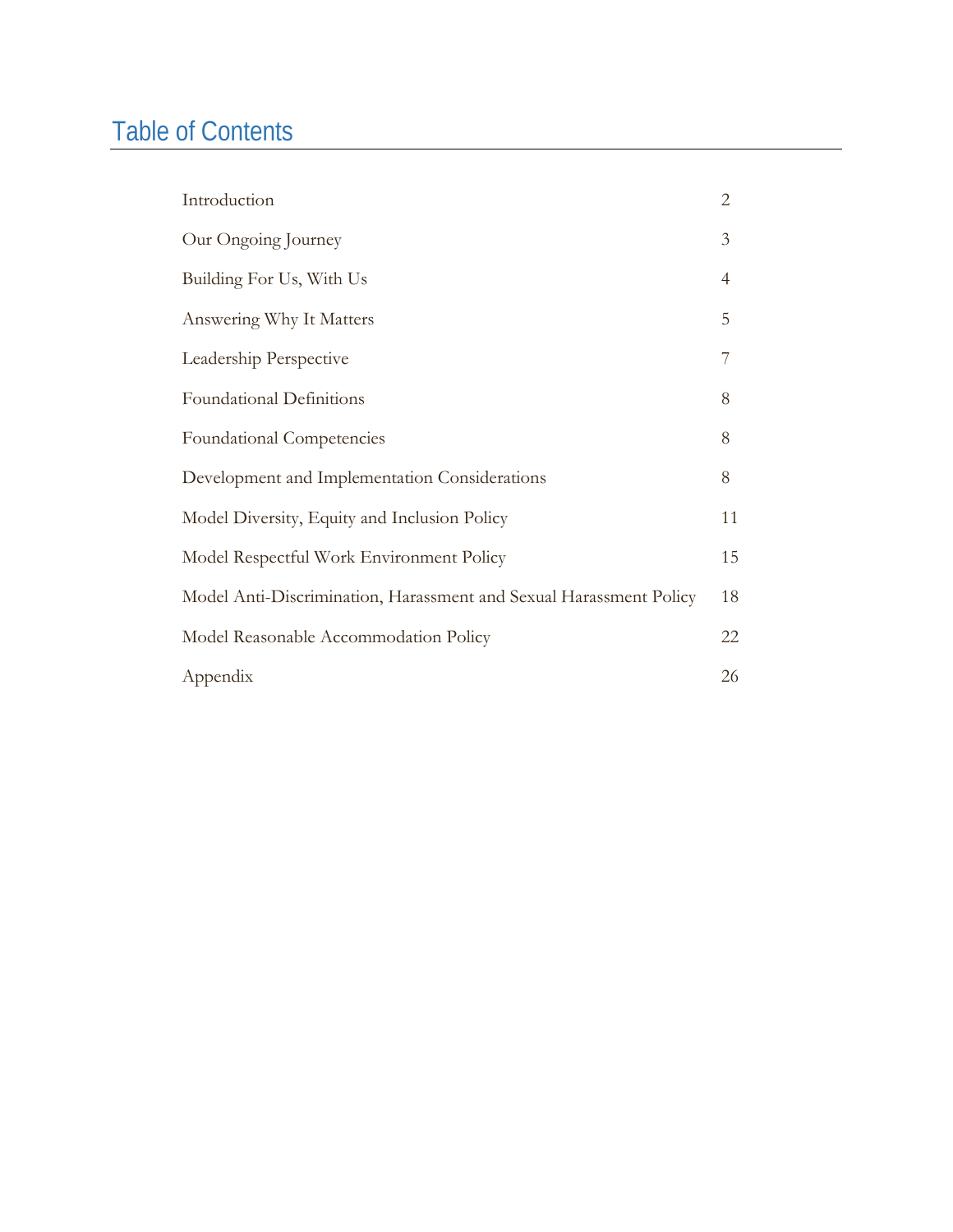### <span id="page-2-0"></span>**Introduction**

 $\overline{a}$ 

### Authorization, direction and formation

In April 2018, Gov. Jay Inslee issued a memorandum directing cabinet agencies to create a diverse, equitable, inclusive and respectful, or DEIR work environment. (See Appendix.)

This memorandum charged agency leaders with recognizing their own positional and identity privilege. It also urged recognition of the impact, regardless of intent, of their actions and their agency's actions in perpetuating the oppression of historically marginalized groups, including people of color<sup>[1](#page-2-1)</sup> as well as work environments that permit or condone sexual harassment. These actions include not only the way an agency delivers services and resources to the people of Washington, but also how an agency commits to and supports its workforce so its members can do their best work. This work starts with agency leaders. We know all leaders, including managers and supervisors, play a critical part in role modeling appropriate behavior and creating an inclusive and respectful work culture.

Workforce policies shape how an agency interacts with its workforce and the communities it serves. While policies are only a fragment of a much larger framework, [2](#page-2-2) what an agency commits to in writing can have a meaningful impact on the work environment experienced by its employees.

Recognizing this, the governor's memorandum directed the Office of Financial Management, State Human Resources division, or SHR and the Department of Enterprise Services, Workforce Support and Development division, or WSD, to do the following:<sup>[3](#page-2-3)</sup>

- Assist agencies in identifying gaps in and potential for improvement of required policies by leveraging statewide data provided by agencies.
- Work with agencies to provide clarity on required and recommended harassment; discrimination; and diversity, equity and inclusion policies, including exploring the need for other required policies.

This document is foundational to meeting the direction above by providing model DEIR-related workforce policies that agencies can implement based on enterprise data and their own data.

The memorandum directed that each agency identify a liaison to partner with SHR and WSD. The resulting group includes leaders, human resources experts and other agency professionals with significant experience and education. These individuals represent an array of identities and are at

<span id="page-2-1"></span><sup>1</sup> We recognize that people sit at the intersection of class, gender, sexual orientation, ability, etc. and that there are multiple ways we identify or experience barriers or oppression. We are leading with race when we mention oppression and marginalization because race continues to play a defining role in lived experiences and outcomes (health, education, jobs, incarceration, housing, etc.). Race is often the hardest to address and most avoided, so we are leading this DEIRrelated work with a focus on race. By centering on race and using tools that can be applied across all areas of marginalization or oppression, we increase the ability of all of us to work for equity. This emphasis is not meant to be exclusive.

<span id="page-2-2"></span><sup>2</sup> This framework includes how an agency operationalizes and imbeds DEIR across its organization in such areas as recruitment, strategic plan, performance management, position descriptions, requests for and allocation of resources, legislative communication and promotion.

<span id="page-2-3"></span><sup>&</sup>lt;sup>3</sup> The list provided here is only a selection for purposes of this document. The action plan associated with the memorandum included direction in additional areas such as data and training. See Appendix.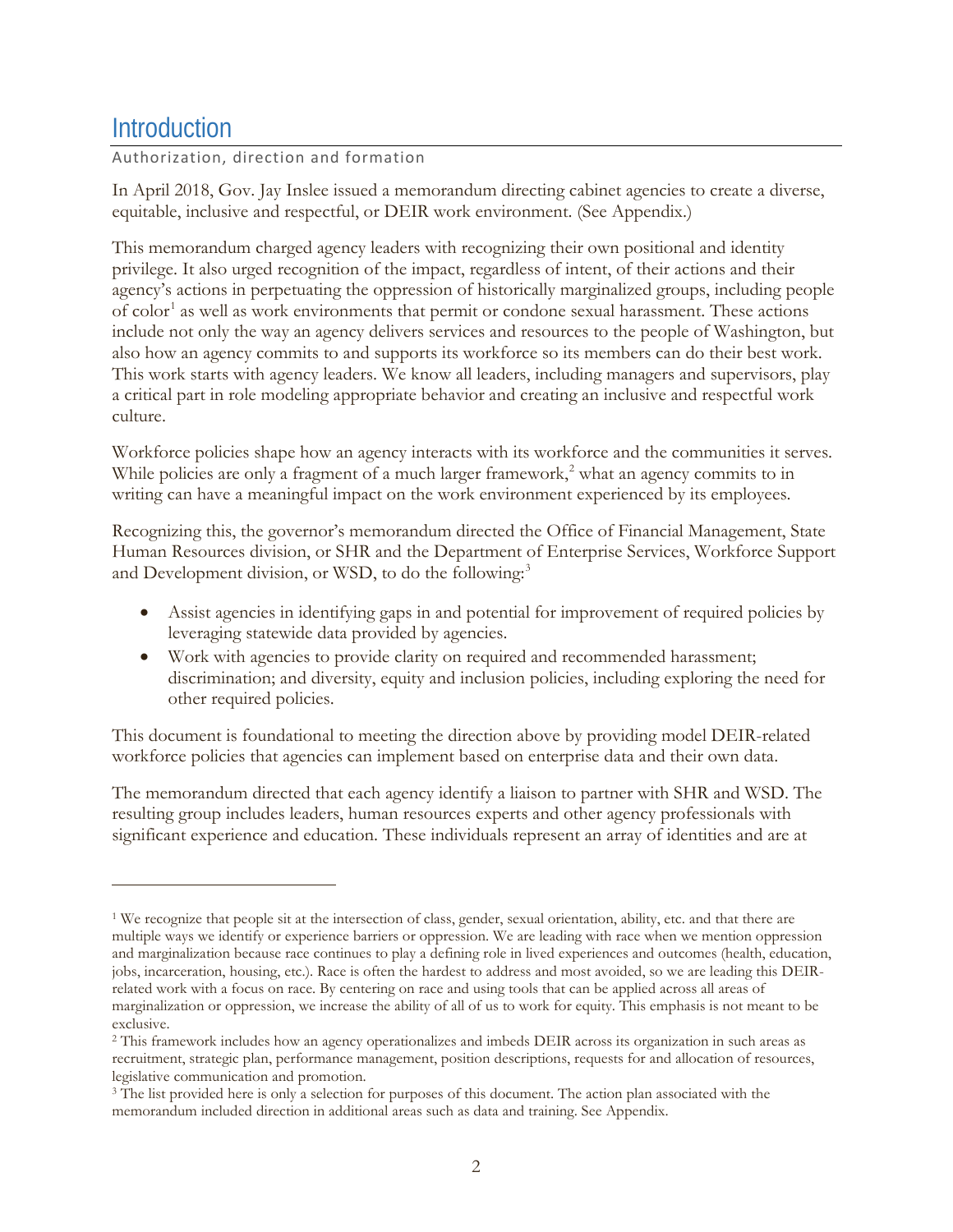different points on their journey to understanding and embracing the importance of diversity, equity and inclusion.

In addition to policies, the memorandum directed improvements to be made in other areas. Given the breadth of the work, SHR and WSD strategized to form three diversity, equity and inclusion, or DEI committees: policy, training and data/investigations. The identified agency representatives were asked to participate in one or more of committees depending on their availability. The committees began meeting in the fall of 2018.

This development and delivery structure are rooted in SHR's and WSD's recognition of the need to build these resources with agency voice and representation. It is our hope that this power-with $4$ approach provides alignment, coherence, buy-in and legitimacy to this work. We want to spark change across our enterprise.

### <span id="page-3-0"></span>Our Ongoing Journey

The genesis and future of this document

The DEI policy committee began by developing a charter. Although continually revisited, the charter commits the group to creating model policies and considerations for agencies to use in their DEIR work environment improvements. The committee agreed on fundamental principles and values to ground its work, including the fact that oppression and privilege exist and that racism is present in institutional policies. (See Appendix.)

Once the charter was established, the group moved to assisting agencies in identifying gaps in workforce policies by reviewing and leveraging statewide data. A review of the 2018 Human Resources Management Report, or HRMR<sup>[5](#page-3-2)</sup> revealed significant gaps in DEIR-related workforce policies across our enterprise. While 100% of our reporting agencies indicated they had sexual harassment policies, just 60% affirmed they had a respectful workplace behavior/civility policy and only 58% reported having policies related to diversity, equity and inclusion. [6](#page-3-3) An explanation for this variability may be the lack of a mandate or requirement for agencies to have certain policies or a lack of understanding. As an example, agencies are required to have a sexual harassment policy which may have increased awareness and understanding; however, no such requirement exists for diversity, equity and inclusion.

Empowered with this agency data and the identified policy gaps, the committee provided clarity to DEIR-related workforce policies through the development of model policies in six areas:

- Diversity, equity and inclusion
- Respectful/civil/dignifying work environment
- Sexual harassment
- Reasonable accommodation

<span id="page-3-1"></span><sup>4</sup> See Definitions section.

<span id="page-3-2"></span><sup>5</sup> The HR Management Report survey asks Washington state agencies about workforce successes, challenges and strategies. It also assesses progress toward several workforce-related initiatives and executive orders, including diversity, equity and inclusion.

<span id="page-3-3"></span><sup>6</sup> In descending order of prevalence in agency policies, Sexual Harassment Prevention Policy – 100%; Nondiscrimination Policy – 97%; Affirmative Action Policy – 95%; Reasonable Accommodation Policy – 95%; Equal Employment Opportunity – 92%; Workplace Behavior/Civility – 60%; Diversity, Equity and Inclusion – 58%. See Appendix.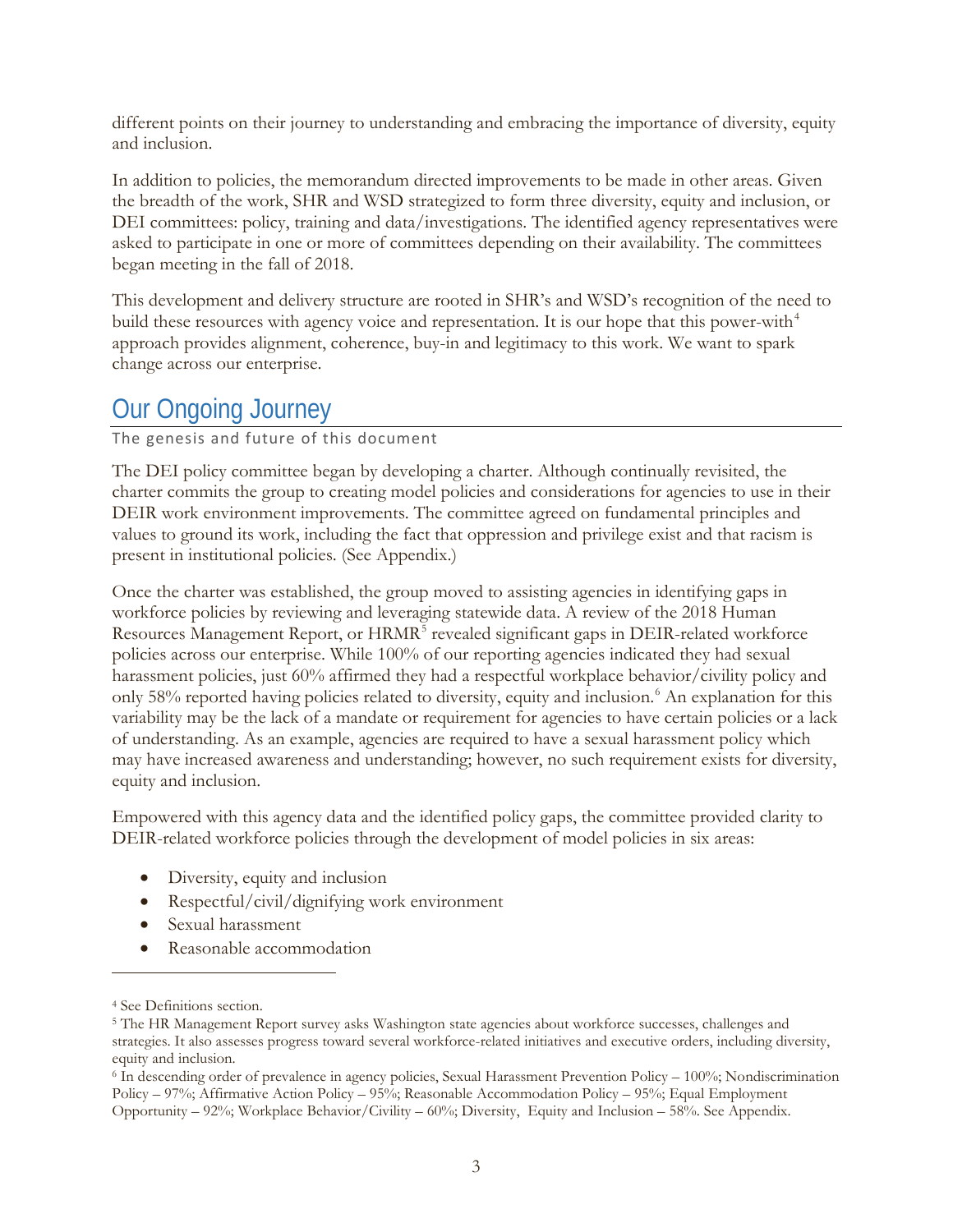- Affirmative action<sup>[7](#page-4-1)</sup>
- Equal Employment Opportunity/nondiscrimination

To achieve this, the committee broke into smaller groups and researched evidence-based best practices, implementation considerations and examples in these different policy areas. Once accumulated, these artifacts were used to develop model policies for distribution to the agencies. This document is the culmination of these efforts. It aims to bridge the gaps reflected in our HRMR but more importantly to improve the experiences of all our employees, especially those in marginalized and oppressed groups. The ultimate success of these efforts hinges on all leaders embracing this work and holding themselves and their agency accountable regardless of what is mandated.

In our future work, the committee will focus on developing greater awareness and use of these policies by agencies. The policy committee will also explore the need to require all agencies to adopt DEIR-related workforce polices with mandatory components.

## <span id="page-4-0"></span>Building For Us, With Us

Meaningful Stakeholder Engagement

In producing this report, we recognize the important connection to other internal and external entities whose commitment to DEIR-related initiatives provides an opportunity for significant collaboration, learning and progress.

To this end, we have strived to review this document with as expansive a group of stakeholders as possible, knowing that our work in this area is never truly complete. Constant, iterative reflection, feedback and improvement are core components to the success of this work with a culture of sharing, learning and change at all levels of state government.

We appreciate the thoughtful perspectives and input of our stakeholders and acknowledge their vital contribution.

- DEI Policy Committee
- DEI Training Committee
- DEI Data and Investigations Committee
- DEI Council

- Business resource groups
	- o Rainbow Alliance and Inclusion Network
	- o Veterans' Employee Resource Group
	- o Latino Leadership Network
	- o Disability Inclusion Network
	- o Washington Immigrant Network
	- o Blacks United in Leadership and Diversity
- Women's Commission

<span id="page-4-1"></span><sup>7</sup> With the passage of I-1000 by the legislature in the 2019 session, this committee developed these policies, including an affirmative action policy, under the legal framework of I-1000. However, with the failure of Referendum 88, the committee modified this document to be compliant with I-200, including the removal of a model affirmative action policy.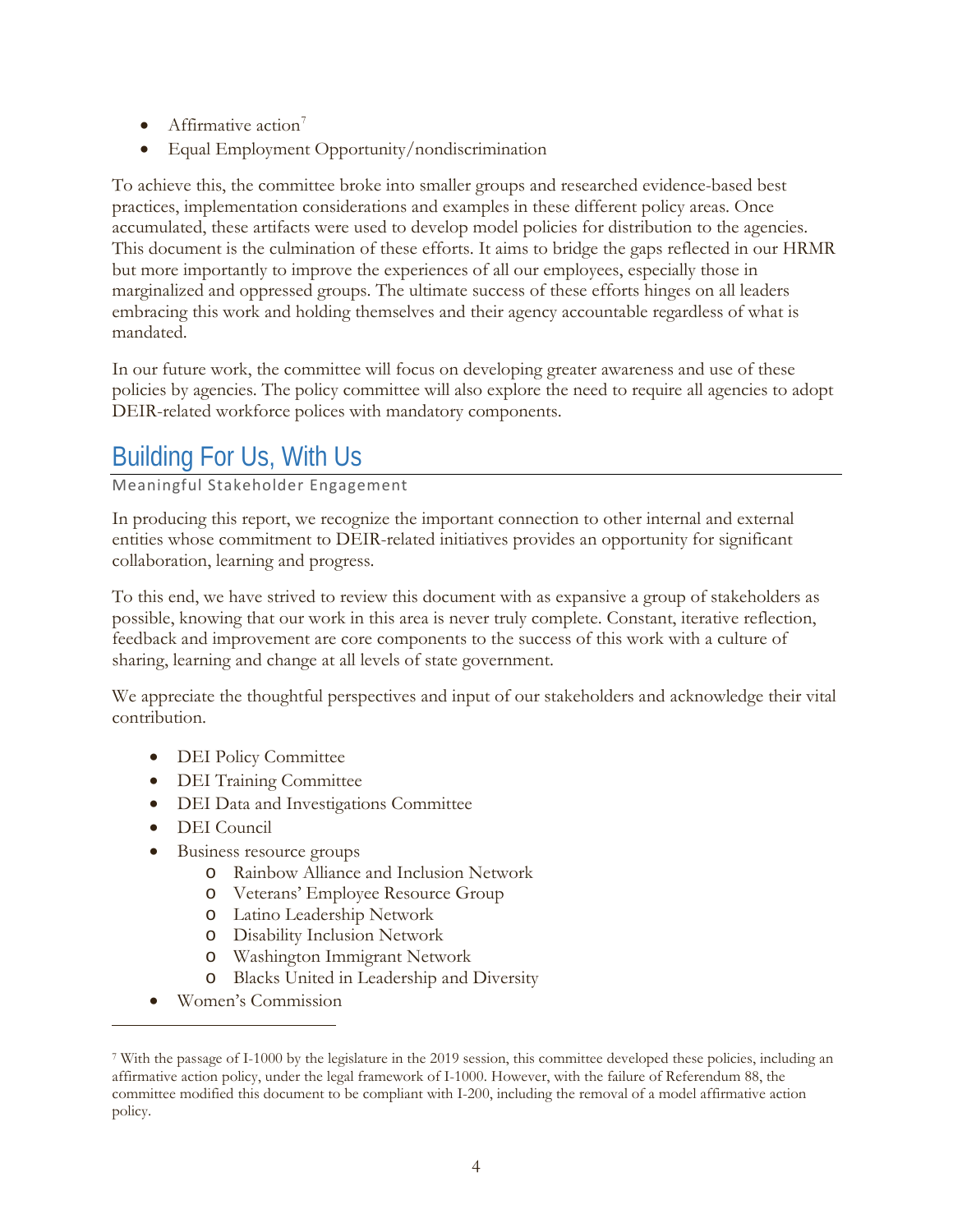- Interagency Committee of State Employed Women
- Commission on African American Affairs
- Commission on Asian and Pacific American Affairs
- Commission on Hispanic American Affairs
- Governor's Office on Indian Affairs
- Governor's Committee on Disability Issues and Employment
- LGBTQ+ Commission
- Labor partners
- Results Washington
- Human Rights Commission
- Agency human resources leadership
- Agency deputy leadership
- Agency cabinet leadership
- Attorney General's Office
- Governor's Office
- •

 $\overline{a}$ 

The last bullet is not a typo; it is intentionally left blank for awareness, similar to an empty chair in a meeting. [8](#page-5-1) We would be remiss in this work if we did not recognize those who have not been included in the production of this document. While our intent is to be as inclusive as possible, the impact may be different.

There are those who did not have the opportunity or voice to be a part of this work. We remain committed to constant improvement and the incorporation of their thoughts, ideas and perspectives as they become known.

As a final note, the scope of DEIR-related workforce policies is broad and the perspectives for it are even broader. In this stakeholder process, we incorporated feedback to the degree possible; however, it should be noted that the entities listed above do not necessarily endorse or approve this document.

### <span id="page-5-0"></span>Answering Why It Matters

Becoming an employer of choice through diversity, equity, inclusion and respect

DEIR-related workforce initiatives can positively influence employee engagement by promoting employees' intrinsic motivation. Aspects of employee intrinsic motivation can be separated in four parts:

- Relationships: The desire to feel respected and connected.
- Autonomy: The desire to have freedom and discretion in one's job.
- Mastery: The desire to learn new skills and develop expertise.

<span id="page-5-1"></span><sup>8</sup> This practice is derived in part from the psychological technique called Gestalt therapy, whereby awareness is created through an intentional focus on different or other perspectives, resulting in an acceptance of the interconnectedness of our environment, relationships and experiences.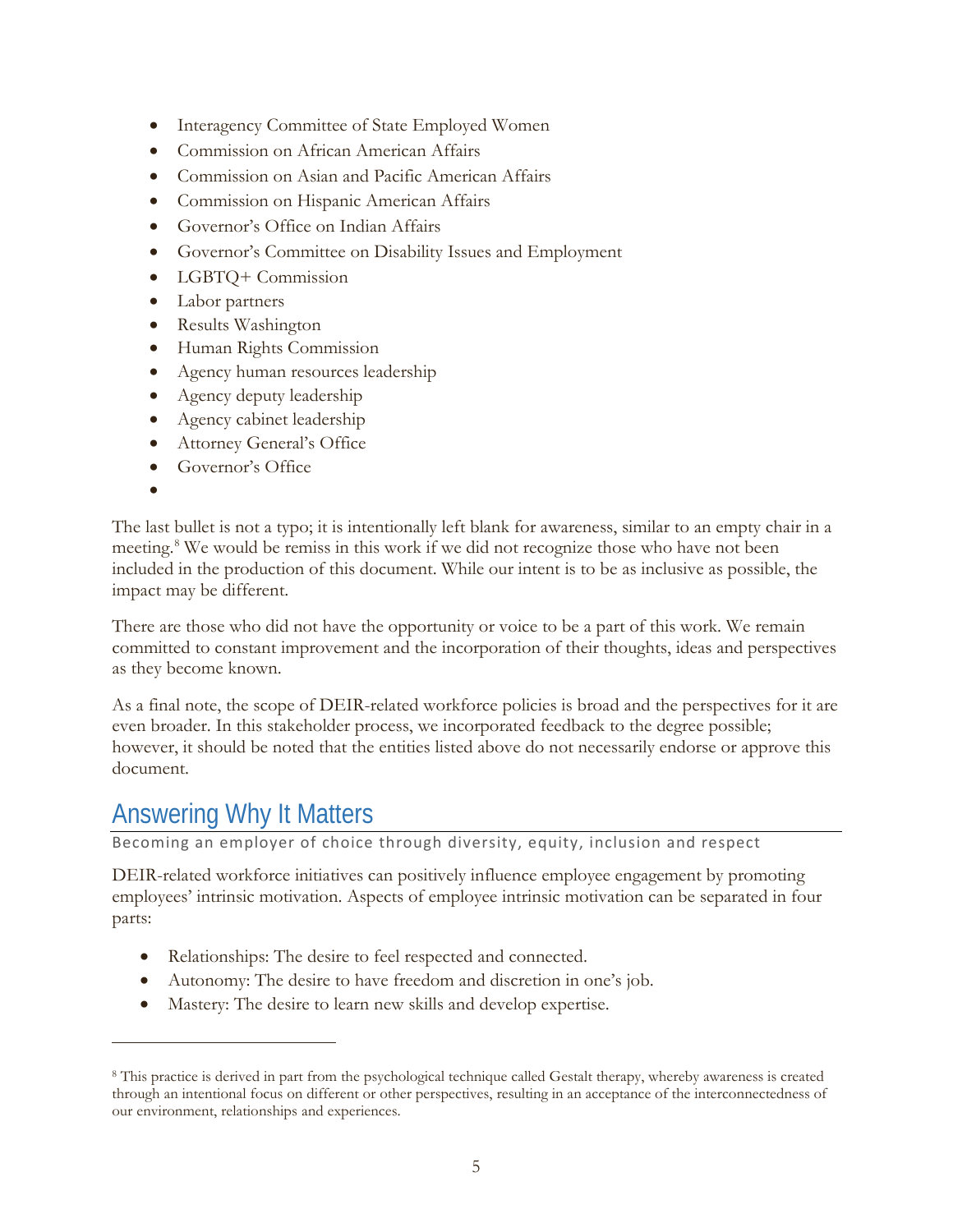• Purpose: The desire for meaningful work.

 $\overline{a}$ 

Relationships are a basic human need — a need that can be as motivating to satisfy as seeking shelter, eating food, drinking water and breathing air. We are all motivated to seek out relationships that foster security, trust, inclusion and respect. Our well-being is linked to our social connections. When these connections are harmed, powerful effects may result. Modern neuroscience points to the fact that when humans experience threats or damage to their social bonds, the brain responds in much the same way it responds to physical pain.<sup>[9](#page-6-0)</sup>

Through diversity work, employees engage others with similar and different identities. Through inclusivity and respect work, all employees are encouraged to participate or given a pathway to participation. Through equity work, employees are expected to recognize the barriers they, their colleagues and their organization create for certain groups that lead to unintended, disparate outcomes. Employees should expect that their leaders, managers and supervisors do the same. The goal of all this work is to create a culture where authentic and valuable relationships can be formed and strengthened, employees feel a sense of belonging, recognize that people matter and see each other in our purest form: human. Additionally, these forged relationships create psychological feelings of safety that promote employee wellness through the peaks and valleys of work and life.

Psychological safety<sup>[10](#page-6-1)</sup> is a requirement for the exercise of autonomy and the pursuit of mastery. When employees feel safe they feel empowered to learn, grow and innovate. DEIR work encourages a learning culture by opening our minds to different, new perspectives. When employees are exposed to new perspectives and ways of thinking in a psychologically safe work environment, inspiration, creativity and innovation flourish. While leaders are the foundation of psychological safety, every employee has the responsibility to create, maintain and sustain such a culture.

Yet perhaps DEIR's biggest impact on employee engagement is purpose. Employees are engaged when they are connected to a cause larger than themselves. When employees know the "why" and see its importance they are motivated to spring into action no matter how difficult the challenge. DEIR provides meaning to our work by tying us to humanity. It shines the light on the reality of our interconnectedness and how we cannot be who we ought to be until you are who you ought to be and you cannot be who you ought to be until we are who we ought to be.<sup>[11](#page-6-2)</sup> There is simply no workforce connection, why or purpose bigger than this.

It is because of a commitment to communities that we as public servants are here; and to be successful, our service must be dedicated to ensuring all those who reside in Washington are thriving. To do this requires us to understand what thriving means for the communities we serve

<span id="page-6-1"></span><span id="page-6-0"></span><sup>9</sup> Pink, Daniel H., *Drive: The Surprising Truth About What Motivates Us*, Riverhead Books, New York, 2009. Print. See also Lieberman, Matthew D., *Social: Why Our Brains Are Wired to Connect*, Crown Publishing Group, New York, 2013. <sup>10</sup> As it relates to the workplace, psychological safety is a belief an employee holds that he, she or they will not be punished or humiliated for speaking up with ideas, questions, concerns or mistakes. It is a core foundation for employee innovation and teamwork. See, Edmondson, Amy, *The Fearless Organization: Creating Psychological Safety in the Workplace for Learning, Innovation, and Growth,* Wiley, New Jersey, 2018.

<span id="page-6-2"></span><sup>&</sup>lt;sup>11</sup> A paraphrase of Dr. Martin Luther King Jr., who wrote, "In a real sense all life is inter-related. All men are caught in an inescapable network of mutuality, tied in a single garment of destiny. Whatever affects one directly, affects all indirectly. I can never be what I ought to be until you are what you ought to be, and you can never be what you ought to be until I am what I ought to be ... This is the inter-related structure of reality." King, Martin L., *Letter from the Birmingham Jail*. Harper San Francisco, 1994. Print.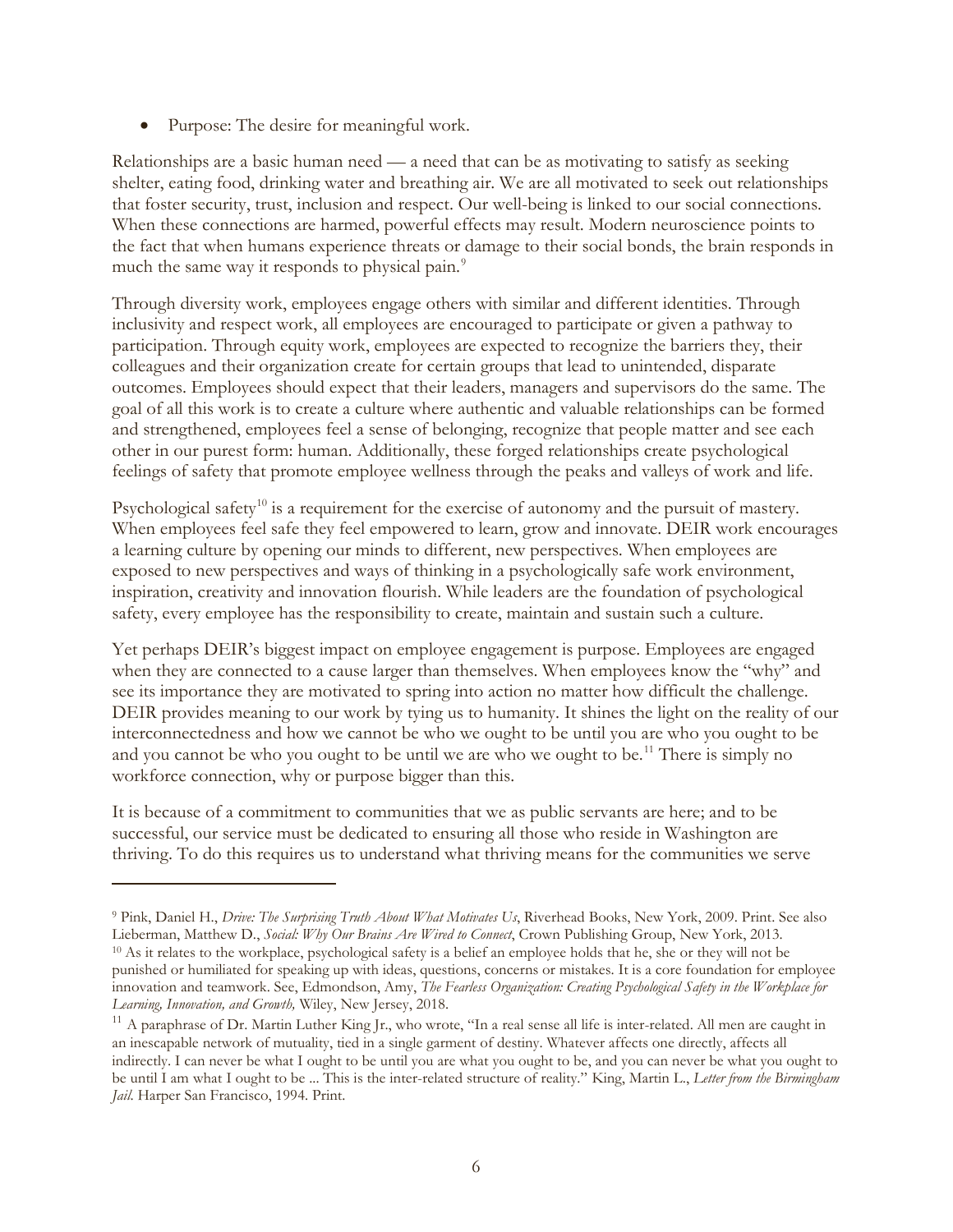and to be mindful of our impact. When we do this with thought, purpose and commitment, we become the employer of choice for current and future generations because those called to public service will identify with this fundamental value.

Organizations that implement DEIR-related workplace initiatives may gain legitimacy and credibility in the eyes of those that they serve. An employee workforce whose demographics reflect the population of those their organization is trying to serve is best positioned to deliver those services. When agency leaders provide employees with opportunities and pathways to participate, they are more likely to explore ways the organization can improve its services and mission. Finally, employees in organizations dedicated to equity will themselves find ways to address the institutional and systemic oppression experienced by marginalized groups.

## <span id="page-7-0"></span>Leadership Perspective

Approaching this work with humility and vulnerability

The governor, in the executive memorandum, outlined his commitment to improving our workplaces through DEIR-related work, including the recognition of positional and identity-based privilege.

We then asked agency deputy leadership, through a group exercise, to identify what those staff wanted their employees to know about diversity, equity, inclusion and respect and why DEIR was important to them and to their agency in making it an employer of choice.

This is what they shared:

*It is a privilege and great responsibility to serve as a leader in Washington State government. We have an important obligation of serving every resident and employee. To ensure that we serve everyone, we must create and support a diverse and inclusive culture across the state to leverage the best thinking of our employees and ensure equitable access to our services.* 

*This is exciting and challenging work. We are responsible for creating space for difficult conversations. We must model humility and curiosity. We must demonstrate our willingness to learn. We must give our voices to allow others to be heard in new ways. Each one of us bring our own personal experiences, privilege and background. And although we are a diverse group, we lack proportional representation amongst historically marginalized groups. Many of us lack the lived experience of our staff and the residents we serve. We aren't experts in this work and we don't have all the answers. Like others, we need to learn, grow and lead. We need to be humble and vulnerable in our own journey and continue to mature in our knowledge and actions.*

*We know that equity, diversity, inclusion and social justice supports our employees, their families and the work we do for the people of Washington. As leaders we are committed to:*

- *Understanding this is a core expectation of our individual and collective work as leaders and be willing to approach it with openness and bravery.*
- *Continuing to grow and learn and being vulnerable in sharing our successes and failures.*
- *Committing to examining our own biases and implementing ways to change our behavior.*
- *Holding ourselves accountable for our actions and positional power. Modeling behavior, being humble and listening to those around us with diverse experiences.*
- *Understanding how our voices and actions can contribute to moving this work forward (or backwards) and using these opportunities.*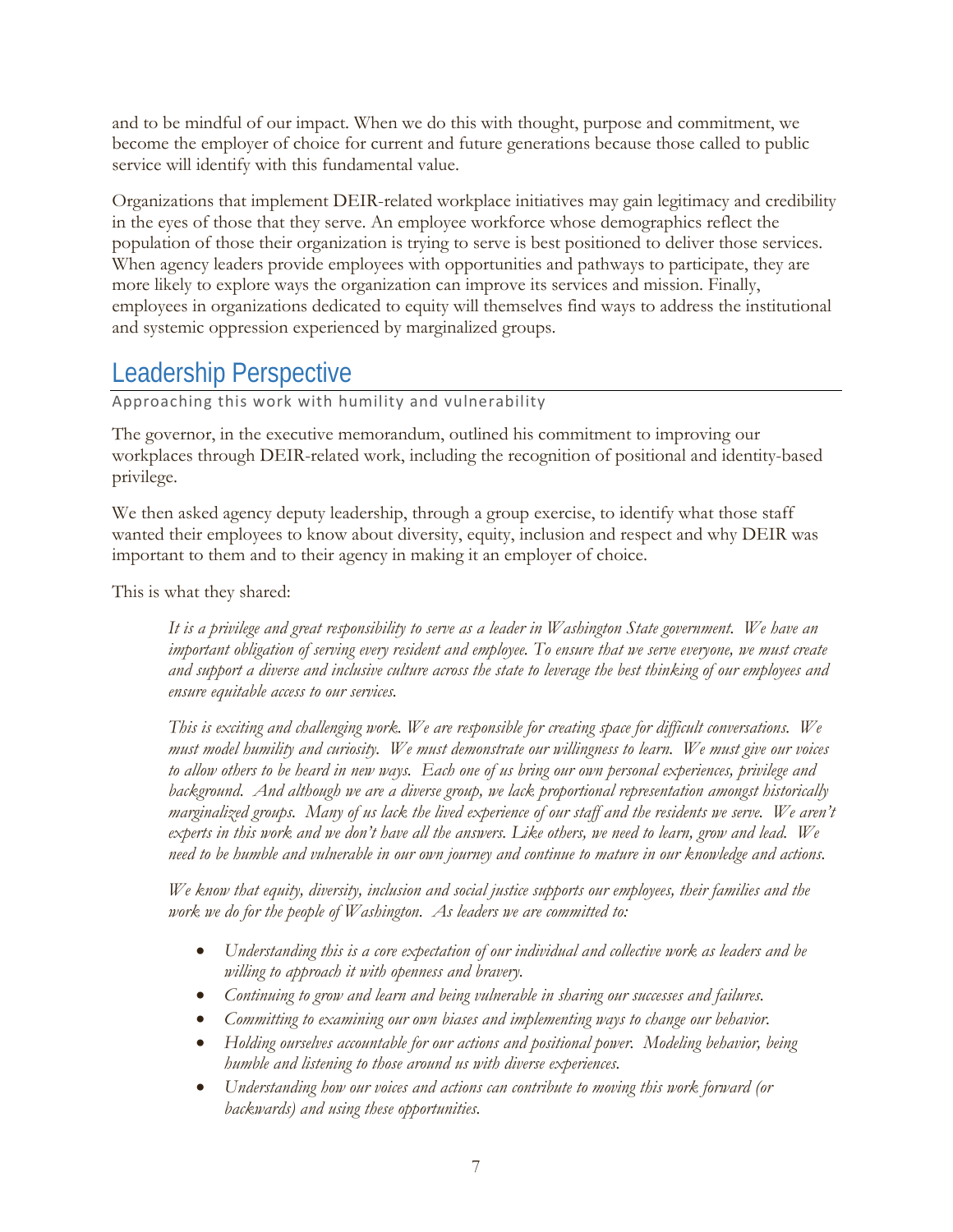- *Ensuring that there is a presence of different experiences, values, communities, voices and cultures. And that these differences are listened to in our daily work.*
- *Providing opportunities of all employees to be heard and contribute meaningfully to the success of and improved outcomes for the agency.*
- *Supporting employees to reach their full potential.*
- *Working to create a psychologically safe work environment allowing and expecting all employees to engage in this work bravely.*
- *Setting clear expectations and accountability for a respectful work environment for all people, employees, customers and partners.*

*We are proud to be a part of this work. We are thankful to the leaders across the state that have led this work and brought us to this place. We are committed and determined to see this work through. We are humbled by the opportunity to lead into the future and meet the Governor's executive order and make Washington an equitable and inclusive employer and service provider.*

## <span id="page-8-0"></span>Foundational Definitions

A shared language with which to do our work

Creating coherence in DEIR work necessitates the use of shared language. To accomplish this, a smaller team from the three DEI committees met in the spring of 2019 to develop foundational definitions.[12](#page-8-3) These definitions can be found in the appendix under DEI Definitions and are used throughout this document unless specifically mentioned otherwise. Like this document, the development of definitions is an evolving process and will be updated as needed.

### <span id="page-8-1"></span>Foundational Competencies

 $\overline{a}$ 

Connecting our policies to how we want our employees to learn and grow

Part of the role of policies is to set an expectation and aspiration for employee conduct and engagement at work. Creating DEI employee competencies can help bridge the gap between a policy and an employee by providing the employee and their supervisor with a road map for how to be successful in meeting policy goals. The same team that created the DEI definitions also worked to produce DEI competencies that can be imbedded in employee performance plans, evaluations and check-in meetings. These can be found in the appendix under DEI Competencies.

## <span id="page-8-2"></span>Development and Implementation Considerations

What to think about before an organization moves forward

The model policies contained in this document represent the committee's work on best practices or approaches based on research. Through our research, we discovered both general and DEIR-related policy best practices for agencies to consider and adopt.

<span id="page-8-3"></span><sup>&</sup>lt;sup>12</sup> In developing these definitions, the team relied on their own education and experiences as well as several source materials, both internal and external to state government. One such internal source was the Equity Language Guide produced by the Governor's Interagency Council on Health Disparities. See Appendix.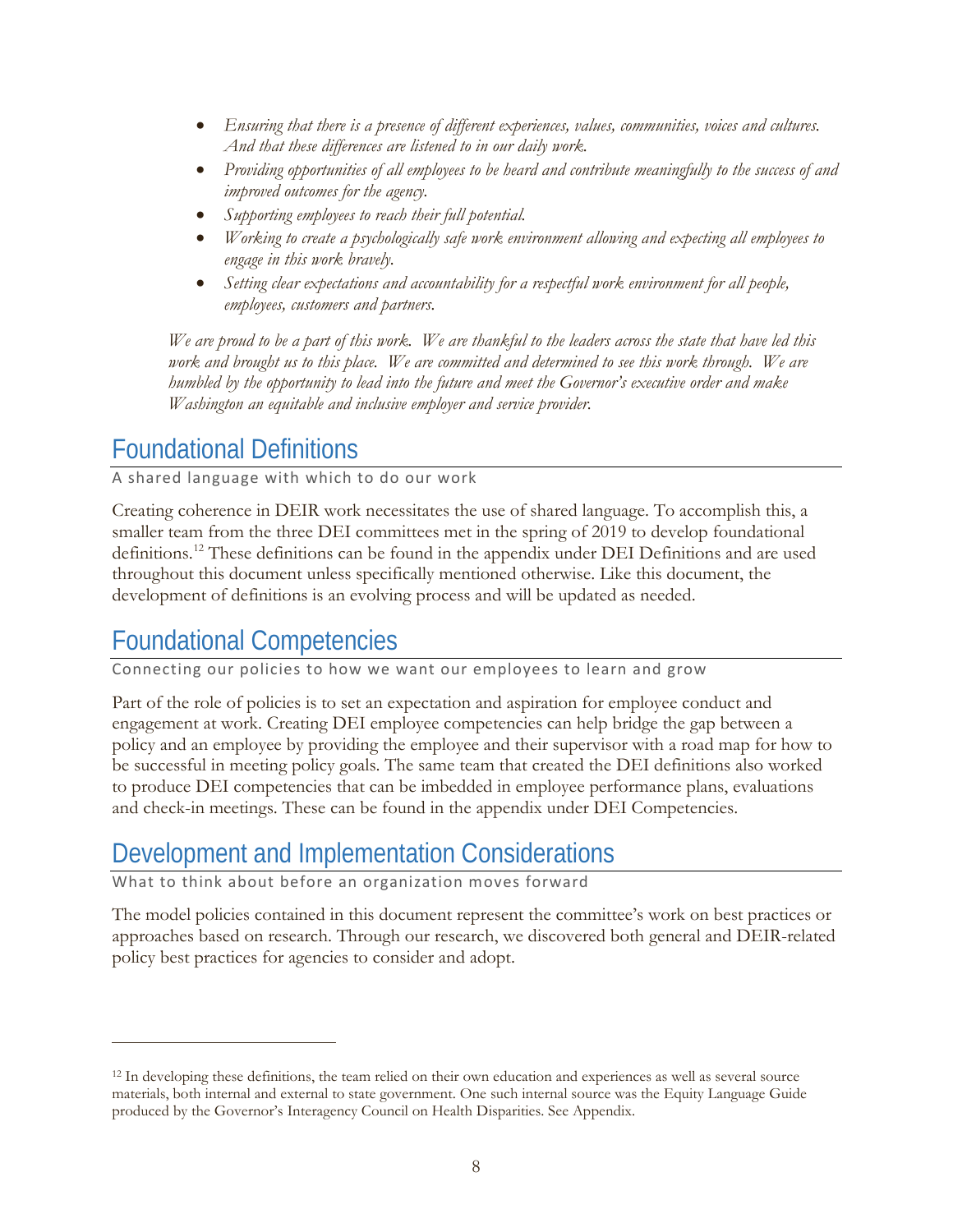Organizations should *assess*[13](#page-9-0) *their culture and climate* prior to implementation, or to put it another way, have an understanding of leadership and employee *readiness* for the policy and its implications. For some, an initial policy may need to be more foundational and followed by communication, training, [14](#page-9-1) lunch and learns, or workshops. And as an agency's readiness increases, its policy can be modified and deepened to align with that maturation, foundational learning and growth.

When implementing policies, organizations should ensure that the prospective policy is *aligned to their strategic mission, vision, plan or goals*. The policy should reference these to connect it to the overall work of the agency.

Policies should also include or reference *measurable objectives* to evaluate progress with a purposeful, cyclical *review* process. The policies should also name the individuals or entities *accountable* for success.

An organization should also identify the *buy-in for the employee* by connecting their experience of and compliance with the policy to a purpose larger than themselves — the broader impacts of the policy (its purpose) across the agency. As discussed previously, creating a purpose or "why" is an essential component of employee engagement.

Organizations must demonstrate their commitment to the success of the policy through its *budgeting and allocation* of resources, including people, money and time, as with any other agency priority. Policy implementation falls flat when the agency and its leaders fail to dedicate sufficient resources and focus to ensure success.

Policies should be *plain-talked* as much as possible with *examples* of what conduct or actions are being discussed. Also, organizations should identify and provide *definitions* for the key words so employees can know the intended meaning of the terms used. Agencies should ensure the *policy is accessible* for individuals with disabilities, including verifying that documents and resources work with screen readers.

In that same vein, policies should be written with *positive* or *aspirational language,* where possible, with a tempered recognition that employee behavior and conduct that does not align with the policy *may result in discipline* up to and including termination.<sup>[15](#page-9-2)</sup> A caution: This warning does not need to be repeated multiple times in a policy. To do so burdens the tone of the policy and limits its use to compliance rather than employee engagement and motivation.

Some workforce policies should have *accompanying procedures* to identify how complaints are to be made and where they should go. Procedures should be easy to understand, located centrally and accessible to all employees. The more centralized the process is the more consistency the organization creates through the collection of accurate data coupled with responsive action.

<span id="page-9-0"></span><sup>&</sup>lt;sup>13</sup> Part of this assessment could be contacting other agencies or entities engaged in similar work to ask about lessons learned or best practices. Cross-agency connection can be a great way to strengthen any initiative as well as provide for a more meaningful engagement with the communities and customers served.

<span id="page-9-1"></span><sup>&</sup>lt;sup>14</sup> DES Workforce Support and Development is a great resource to partner with in determining the unique training needs of an agency.

<span id="page-9-2"></span><sup>15</sup> Agencies should be mindful of the gap between making a policy provision mandatory and taking adverse employment action against an employee for failure to follow that provision. Seeking to understand, training, coaching and counseling should always be considered before relying on more serious measures.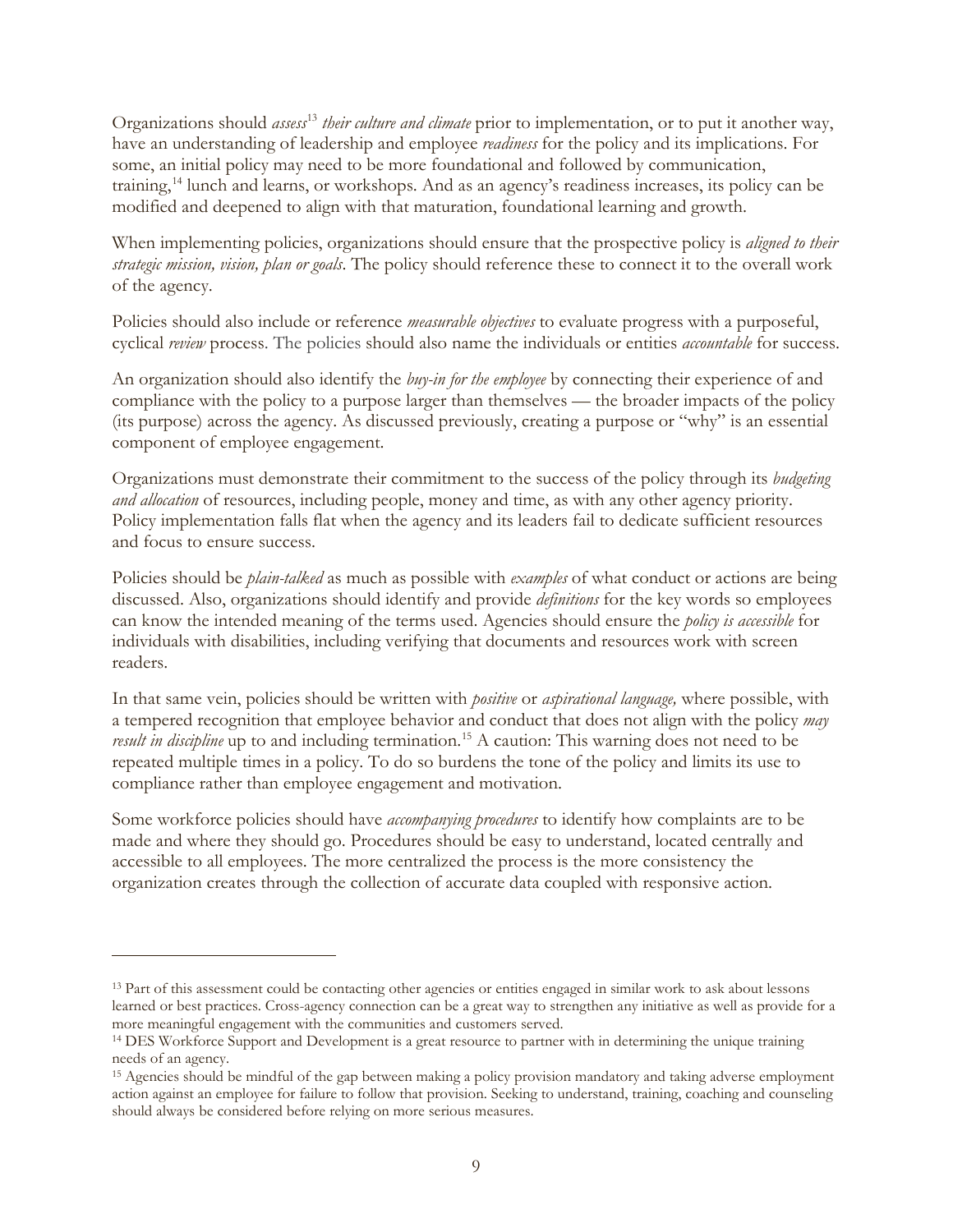With the exception of the reasonable accommodation policy, the model policies contained in this document *do not include model procedures* for two reasons. First, because of the uniqueness of agencies, including size, scope, divisions of responsibility and budget, agency procedures will vary greatly. Second, the DEI Committee on Investigations and Data will be publishing best practice recommendations on managing complaints including their collection and documentation, investigation processes, and appropriate follow-up. It is our hope that agencies will use these resources to develop procedures for addressing complaints that take into account both best practices as well as their unique size, scope, budget, and responsibilities.

For those with represented employees: Some of these policies may impact mandatory subjects of bargaining. Be mindful of your obligations under the applicable collective bargaining agreement to provide notice and *bargain the impacts of the implementation in good faith with your labor partners*. [16](#page-10-0) Early, frequent engagement with employee representatives, even before employees are aware of a draft policy, is a best practice in labor relations.

While the Office of the Attorney General is a stakeholder in the production of these model policies, your agency's assigned assistant attorney general should still be consulted prior to implementation to provide advice on any *legal implications* and, if necessary, alternative paths forward, including but not limited to requests to modify or replace rules or laws.

<span id="page-10-0"></span><sup>&</sup>lt;sup>16</sup> Each agency with represented employees is assigned an OFM labor negotiator who can help guide the agency through this process.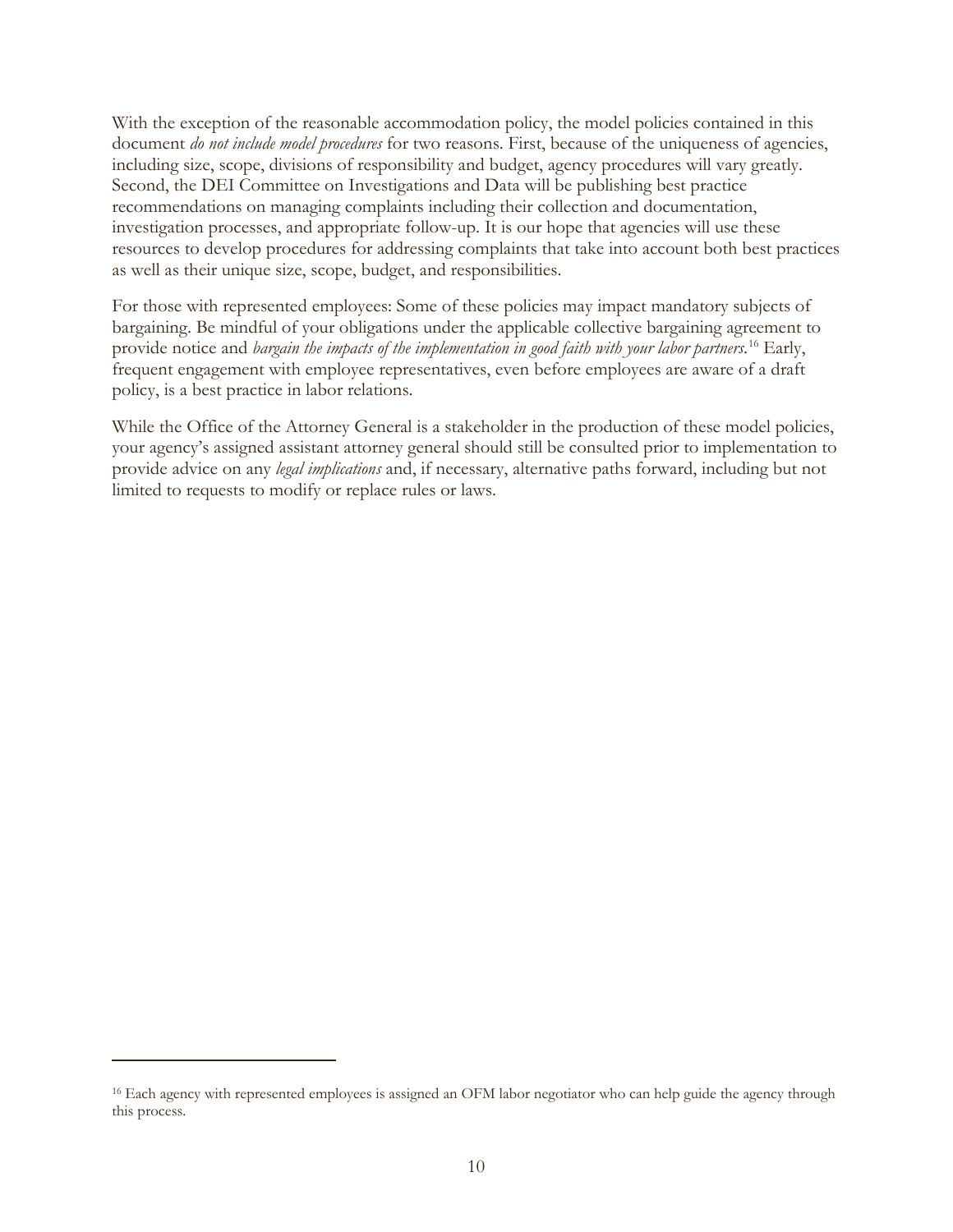## <span id="page-11-0"></span>Model Diversity, Equity and Inclusion Policy<sup>[17](#page-11-1)</sup>

### Ensuring success for all by eliminating disparities and building partnerships

The Washington State Department of Blank (DOB) recognizes that in order to achieve our mission and vision in service of those who reside in Washington, we must embed the values of diversity, equity and inclusion in all aspects of our work. The State of Washington is diverse, and our department must reflect that diversity. When we are representative of the people we serve, we can better address the disparities in outcomes of our services for marginalized and underrepresented communities through purposeful, tailored and equitable use of resources and programs.

To achieve a truly diverse workforce, we must be willing to address undeniable realities such as the existence and pervasiveness of discrimination, oppression, racism, white privilege, white supremacy, white dominant culture and individual biases. We must recognize oppression exists and has been reinforced through institutions, laws and policies to create structures and a system that discriminate against marginalized communities, especially people of color.<sup>[18](#page-11-2)</sup> This system has influenced societal norms, practices, beliefs and thoughts to create a dominant culture that further reinforces and perpetuates discrimination and oppression.

This dominant culture influences our individual perceptions, thoughts and actions. The product of this culture and our biology[19](#page-11-3) is the prevalence of biases, both conscious and unconscious, in how we perceive others, sometimes based on contrived, fabricated social constructs. These biases perpetuate discrimination and oppression of those outside of the dominant culture, especially people of color, leading to discriminatory hiring practices and other employment decisions, microaggressions and an unhealthy and exclusionary, rather than inclusionary, workforce culture. Such a work environment affects everyone because we are all connected, but it most negatively affects those who are members of marginalized communities.

To achieve inclusion, we must disrupt the othering of communities and ensure respect and belonging for all. We must be willing to look at our facilities and work environment through the lens of inclusivity and accessibility (e.g., gender-inclusive restrooms, heights of countertops, accessibility of presentations, norms of communication, etc.). We must be willing to challenge our practices and behaviors that perpetuate a patriarchal work environment and lead to gender discrimination and harassment.

The department recognizes that although we cannot change the oppressive and discriminatory practices of the past, we have control over the workplace culture we create today and in the future. Much work remains for us as a department and as individuals to accept our responsibility and seize

<span id="page-11-1"></span><sup>&</sup>lt;sup>17</sup> While multiple sources were used in the development of this model policy, we give particular mention to Department of Health and Secretary John Wiesman whose April 2019 directive provided valuable insight in the potential of this work.

<span id="page-11-2"></span><sup>&</sup>lt;sup>18</sup> We recognize that people sit at the intersection of class, gender, sexual orientation, ability, etc., and that there are multiple ways we identify or experience barriers or oppression. We are leading with race when we mention oppression and marginalization because race continues to play a defining role in lived experiences and outcomes (health, education, jobs, incarceration, housing, etc.). Race is often the hardest to address and most avoided, so we are leading this DEIRrelated work with a focus on race. By centering on race and using tools that can be applied across all areas of marginalization or oppression, we increase the ability of us all to work for equity. This emphasis is not meant to be exclusive.

<span id="page-11-3"></span><sup>19</sup> See powell, john a. and Menendian, Stephen *The Problem of Othering: Towards Inclusiveness and Belonging*. Electronic. www.otheringabdbelonging.org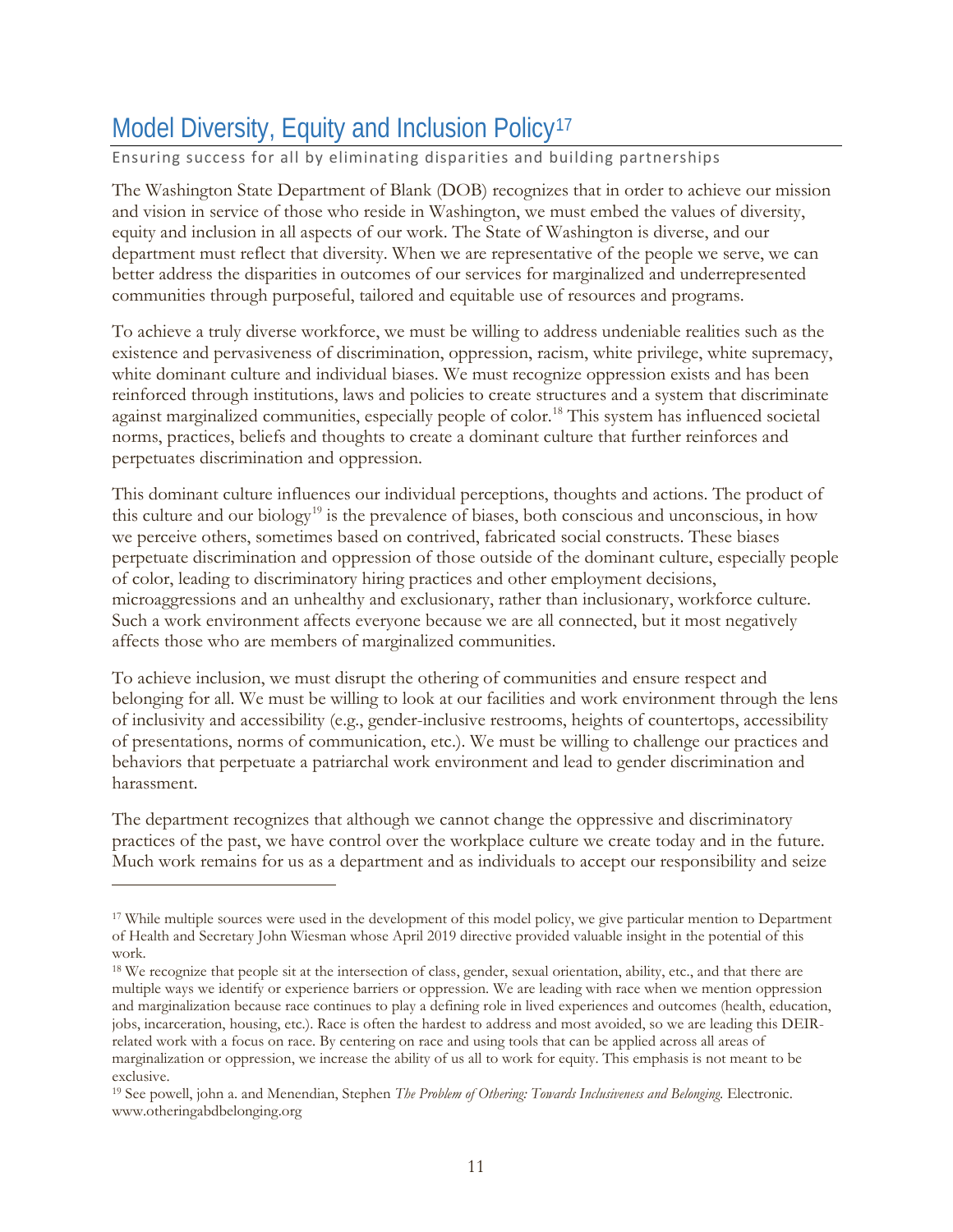our opportunity to dismantle the internal policies, procedures, systems and practices that perpetuate inequity.

Based on these undeniable truths set forth above, it is therefore the department's expectation that all employees, regardless of position, do the following:

- Recognize your role in perpetuating inequity through your own individual biases, whether conscious or unconscious. Be willing to walk the journey toward self-awareness and reflection.
- Co-create with your colleagues a welcoming, supportive, safe, affirming, and respectful work environment.
- Accept that mistakes will be made, acknowledged, learned from and improved upon as much of this journey requires learning through iterations of growth and failure.
- Engage and support respectful dialogue and courageous conversations even when uncomfortable about racism, privilege, white fragility<sup>[20](#page-12-0)</sup>, dominant culture, oppression and historical trauma.
- Participate in continuous learning, development and training offered in the areas of diversity, inclusion, cultural humility, oppression and equity.
- Identify and address microaggressions as they occur in our workplace, whether intentional or unintentional, and use these as opportunities to educate, learn, grow, listen and respond with respect.
- Offer support and encouragement by honoring each individual's truth through the affirmation and validation of their values, beliefs, principles and lived experiences.
- Read and comply with this policy.

 $\overline{a}$ 

• If you are not sure whether you're following this policy, ask your supervisor for advice or support so you can uphold the values described here.

In recognizing the positional privilege supervisors and leaders hold and its associated responsibility, the department further directs all supervisors and leaders, with coordination and support from human resources,<sup>[21](#page-12-1)</sup> to do the following<sup>22</sup>:

- Promote diversity in all hiring activities including recruiting, interviewing and selection.
- Recruit and appoint culturally, racially and ethnically diverse managers and leaders.
- Ensure required qualifications listed for a job are truly necessary for a position. Where possible, other comparable experience should be considered in lieu of education requirements.

<span id="page-12-0"></span><sup>&</sup>lt;sup>20</sup> White fragility is a state in which even a minimum level of racial stress becomes intolerable for white people, triggering a range of defensive moves. These moves include the outward display of emotions such as anger, fear and guilt, and behaviors such as argumentation, silence and leaving the stress-inducing situation. See DiAngelo, Robin, *White Fragility: Why It's So Hard for White People to Talk About Race,* Beacon Press, Boston, 2018.

<span id="page-12-1"></span><sup>21</sup> While human resources is identified in this model policy, there may be, based on agency size, scope and composition, a different contact for leaders to turn to for support.

<span id="page-12-2"></span><sup>&</sup>lt;sup>22</sup> The examples included below are for illustration only. Agencies will have to determine what is appropriate given their mission and demographics. Agencies should also identify external mission-related goals to correct disparities experienced by marginalized groups. For instance, in health or transportation, the metric might be for access, quality or outcome for people of color.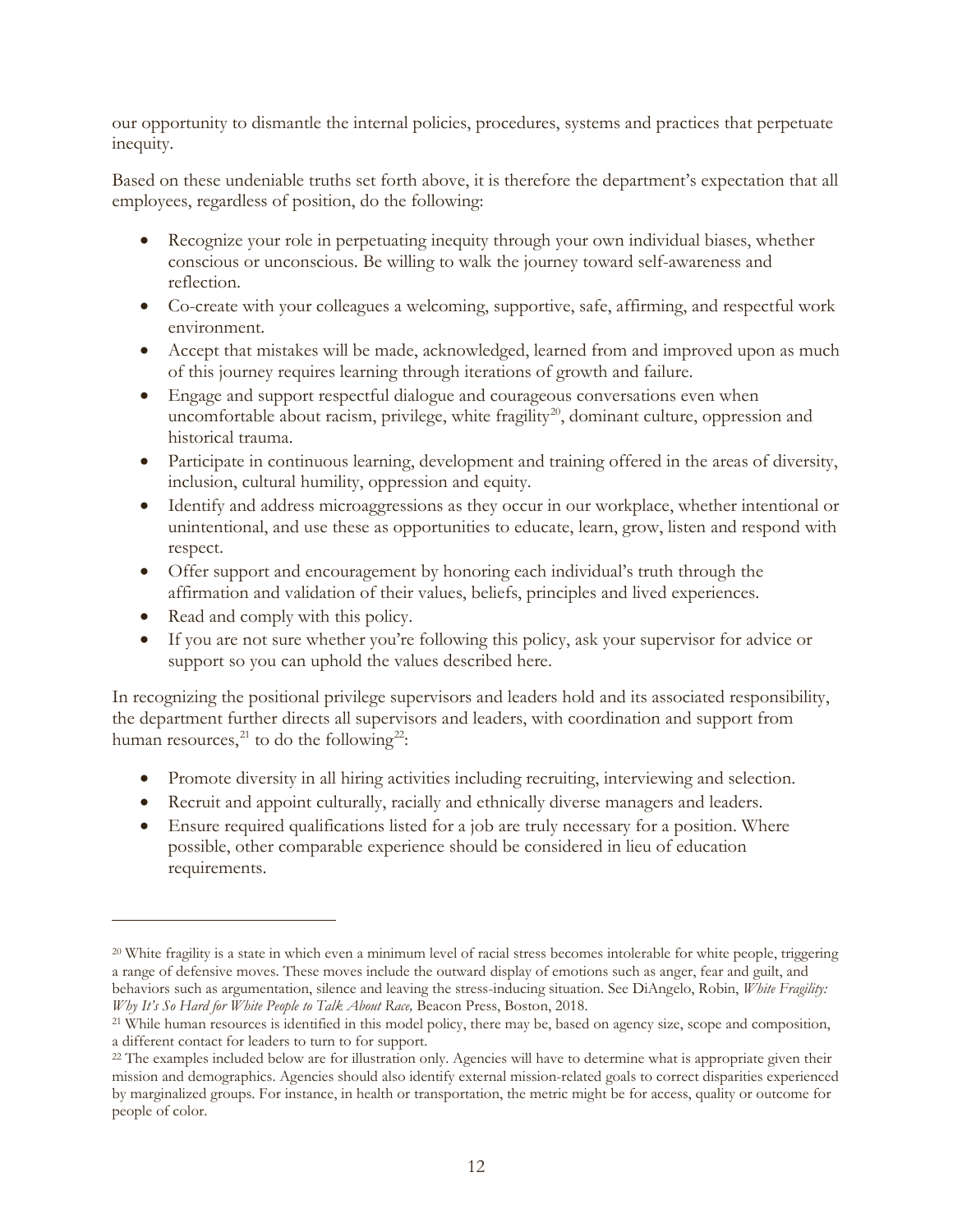- Actively engage in initiating, promoting and championing inclusive strategies to retain workforce diversity in race, ethnicity, color, sex, national origin, religion, sexual orientation, gender identity, gender expression, age, veteran status and disability status.
- Ensure equal access to growth and leadership development, educational and training opportunities, succession planning, mentoring opportunities and other resources. This includes ensuring competitive internal and external recruitments rather than direct appointments where possible.

Much is and should be expected of the members of the department's executive leadership. Therefore, with support and coordination from human resources, executive leaders, including deputies and department heads, will do the following:

- Ensure diversity, equity and inclusion is a continuously present focus and a core value in our department decisions, especially as they relate to the allocation of resources.
- Use the voices and perspectives of marginalized and oppressed communities to influence and inform our priorities now and in the future.
- Make the department an anti-oppression institution with inclusive, full participation in decision-making and a purposeful commitment to restored relationships with marginalized and oppressed communities.
- Support progressive facilities and environment planning to transform the workplace into a welcoming, inclusive and accessible environment for all staff and customers.
- Actively listen to the experiences of staff, especially those from marginalized groups, and take action to change discriminatory or exclusionary practices.
- Continue to assess and correct workforce inequities throughout the agency including leadership appointments, promotional opportunities, training requests, access to flexible and alternate work modalities, and compensation.

Leadership will review this policy annually for changes and effectiveness.

 $\overline{a}$ 

This policy applies to all department employees, contractors and volunteers. For represented employees, the collective bargaining agreement will supersede any specific provisions of DOB policy with which it conflicts.

The directives indicated here are not optional, and failure to follow them may lead to discipline, up to and including termination.<sup>[23](#page-13-0)</sup> In addition, these directives and the goals will be used in annual evaluations for leaders as a specific competency required for satisfactory job performance. Leaders will be expected to explain how they worked to comply, achieve and exceed the goals identified in this policy.

<span id="page-13-0"></span><sup>&</sup>lt;sup>23</sup> Agencies should be mindful of the gap between making a policy provision mandatory and taking adverse employment action against an employee for failure to follow that provision. Seeking to understand, training, coaching and counseling should always be considered before considering more serious measures.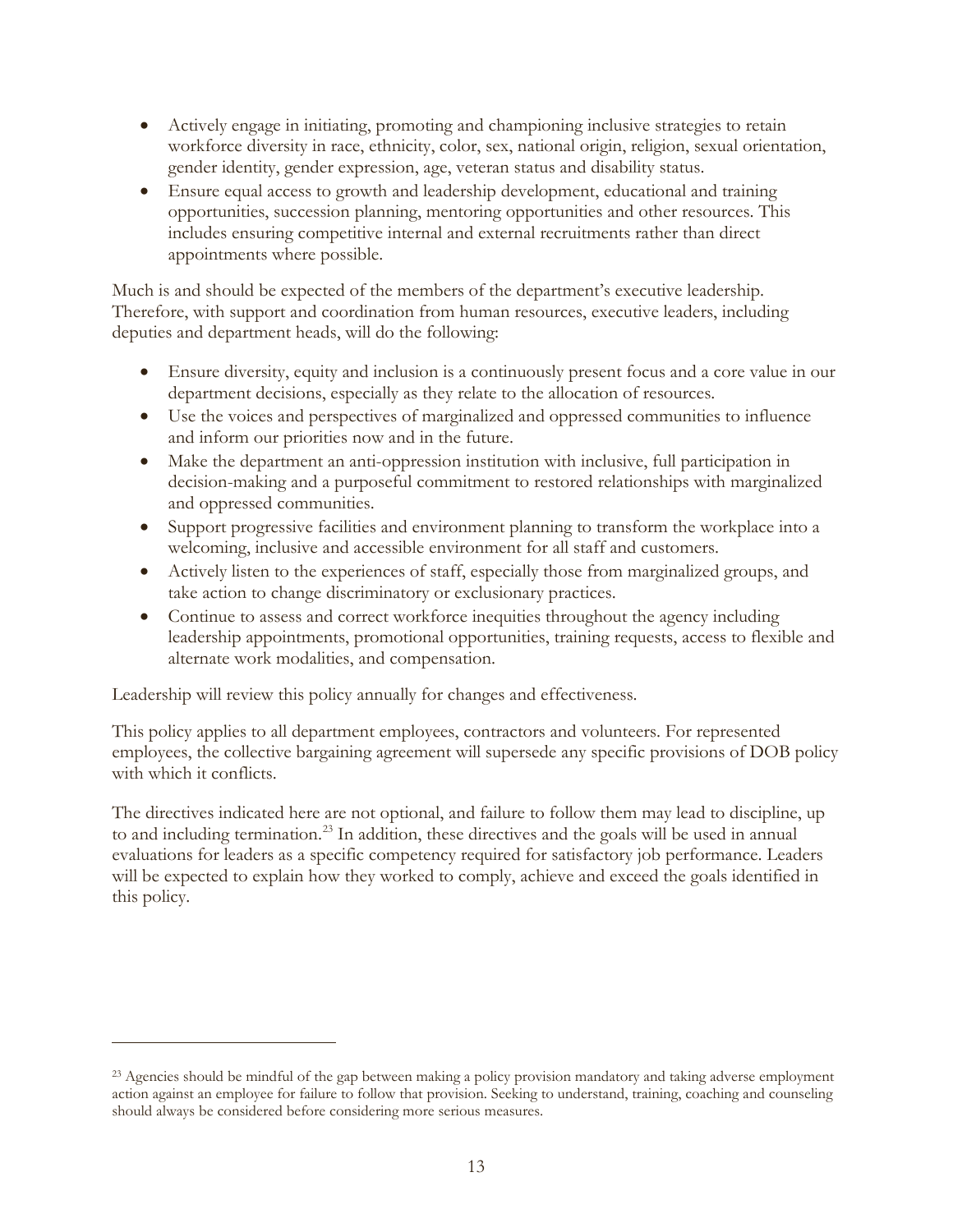Complaints associated with this policy should be processed in accordance with the procedures set forth by human resources.<sup>[24](#page-14-0)</sup>

<span id="page-14-0"></span><sup>&</sup>lt;sup>24</sup> As stated in the Considerations section of this document, it is important that there is a clearly defined procedure portion of this and other policies. Agencies should centralize processing all workforce related complaints where possible. These procedures should be easy for a complainant to understand and use.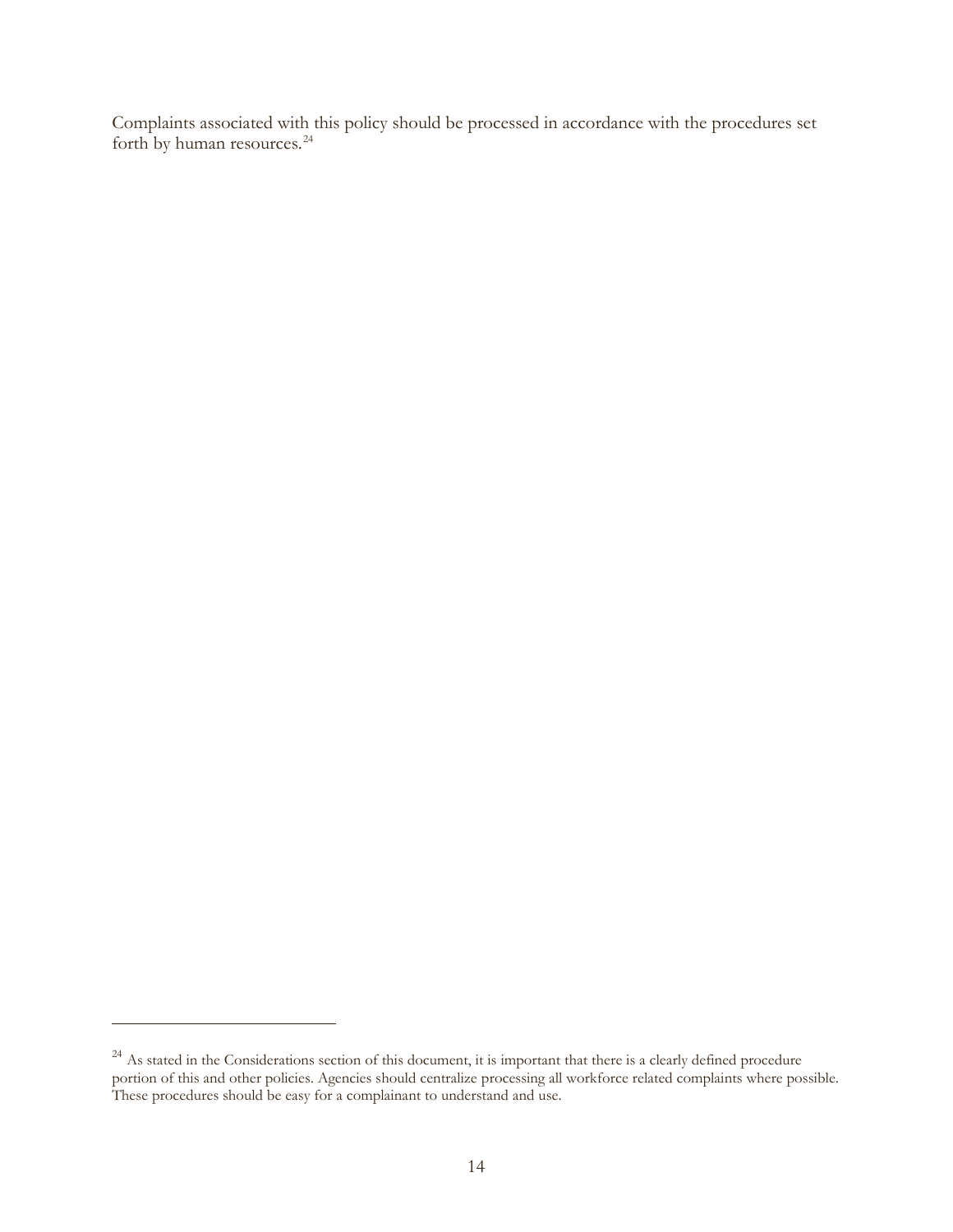## <span id="page-15-0"></span>Model Respectful Work Environment Policy

Expecting respect, dignity and civility at work

At the Department of Blank (DOB), we believe one of the tenets of inclusion (see our DEI policy) is creating a work environment anchored to respect, dignity and civility. This policy outlines DOB's firm commitment to ensuring a positive, healthy and professional work environment in which all people, irrespective of their position, are treated with respect, civility and dignity.

A truly respectful workplace requires the cooperation and support from each and every employee of DOB. We all have a responsibility to set a positive example and behave in a manner that will not offend, embarrass or humiliate others. Sometimes our actions and behaviors, without intent, can offend others: There may be a gap between intent and impact. In these situations, it is important that we own our behavior and work to build trust and respect in our relationships.

Respectful behavior includes, but is not limited to, the following:

- Engaging others with an open, collaborative and cooperative approach.
- Valuing the diversity and the human rights of others regardless of their race, national or ethnic origin; color; religion;, age; sex;, sexual orientation, gender identity or expression; marital status; family status; veteran status; body shape/size; or any physical or mental disability.
- Recognizing the dignity of a person through courteous conduct.
- Committing to learn and develop an understanding of differing social and cultural norms.
- Taking responsibility for one's actions, displaying humility with mistakes and offering others grace and forgiveness for theirs.
- Emphasizing positivity and commonality rather than opposition or right and wrong.
- Finding ways to be constructive in providing feedback to others.

Disrespectful behavior includes, but is not limited to, the following:

- Offensive or inappropriate remarks, jokes, gestures, material (electronic or otherwise) or behavior
- Yelling
- Belittling
- Reprimanding in the presence of others
- Aggressive or patronizing behavior
- Embarrassing or humiliating behavior
- Intimidation and/or coercion
- Damaging gossip or rumors
- Bullying
- Inappropriate physical contact
- Covert behavior (inappropriately withholding information, undermining, underhandedness)
- Micro-aggressions
- Discrimination
- Harassment
- Sexual harassment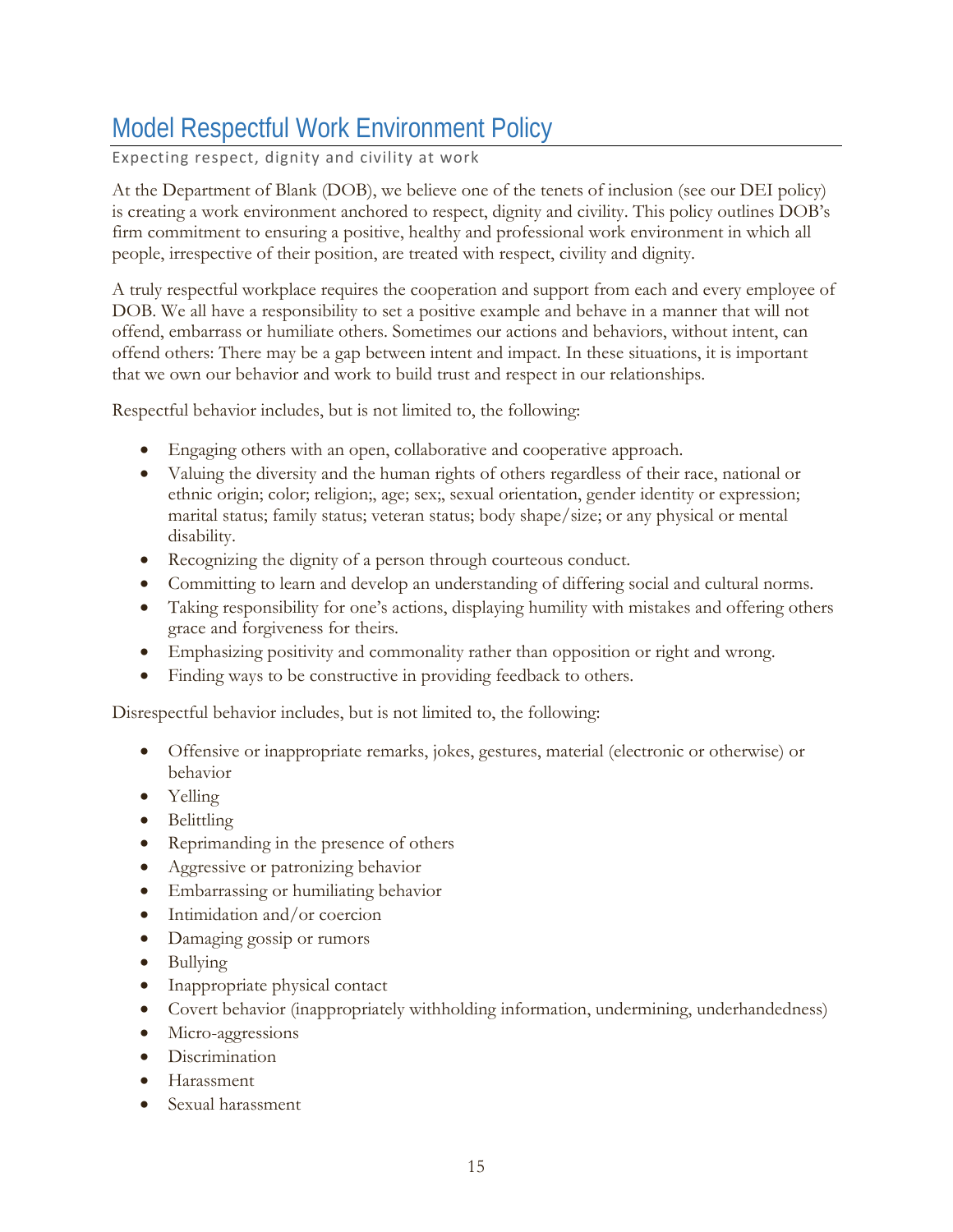• Behavior that is inconsistent with creating a work environment anchored in respect, dignity, equity, civility and inclusion.

We want all employees, regardless of position, to read and comply with this policy. We expect all employees in our organization to treat all their coworkers with dignity, civility and respect. If you are not sure whether you are following this policy, ask your supervisor for advice or support so you can uphold the values described here. We also expect everyone who works here to speak up when they see disrespectful behavior, or to report it so it can be addressed. We will take care of each other and create a safe space. We will commit to learning and growing through engagement and availing ourselves of workforce trainings on this and related topics.

In addition to the above, all supervisors, managers and leaders at DOB are responsible to:

- Advise employees on how to uphold the values described in this policy and support their efforts to learn. If as a manager, supervisor or leader, you need assistance, contact human resources.
- Lead by example. Create and maintain a workplace that demonstrates respect and professionalism.
- Listen to employees when issues are raised. Do not condone or ignore violations of this policy or give employees the impression that you are.
- Address behaviors and incidents that violate this policy quickly and at the lowest appropriate level.

Leadership will review this policy annually. As part of the review, the following data and criteria<sup>[25](#page-16-0)</sup> will be used to determine the success of this policy:

- In the annual State Employee Engagement Survey, by 2023, 90% of our responding employees will respond positively to the question, "A spirit of cooperation and teamwork exists in my work group."
- By 2021, in the engagement survey, 80% of our responding employees will respond positively to the question, "My supervisor treats me with dignity and respect."
- By 2021, all employees will have attended an in-person workshop on respect, civility and dignity in the workplace.
- Starting in 2019, the department will create an annual award and special recognition event for employees nominated to have shown respect, civility and dignity in the workplace.

This policy applies to all DOB employees, contractors and volunteers. For represented employees, the collective bargaining agreement will supersede any provisions of DOB policy with which it conflicts.

The directives indicated here are not optional, and failure to follow them may lead to discipline, up to and including termination.<sup>[26](#page-16-1)</sup> In addition, these directives and the goals will be used in annual

<span id="page-16-0"></span><sup>&</sup>lt;sup>25</sup> The examples included below are for illustration only. Agencies will have to determine what is appropriate given their mission, culture and e resources.

<span id="page-16-1"></span><sup>&</sup>lt;sup>26</sup> Agencies should be mindful of the gap between making a policy provision mandatory and taking adverse employment action against an employee for failure to follow that provision. Seeking to understand, training, coaching and counseling should always be considered before relying on more serious measures.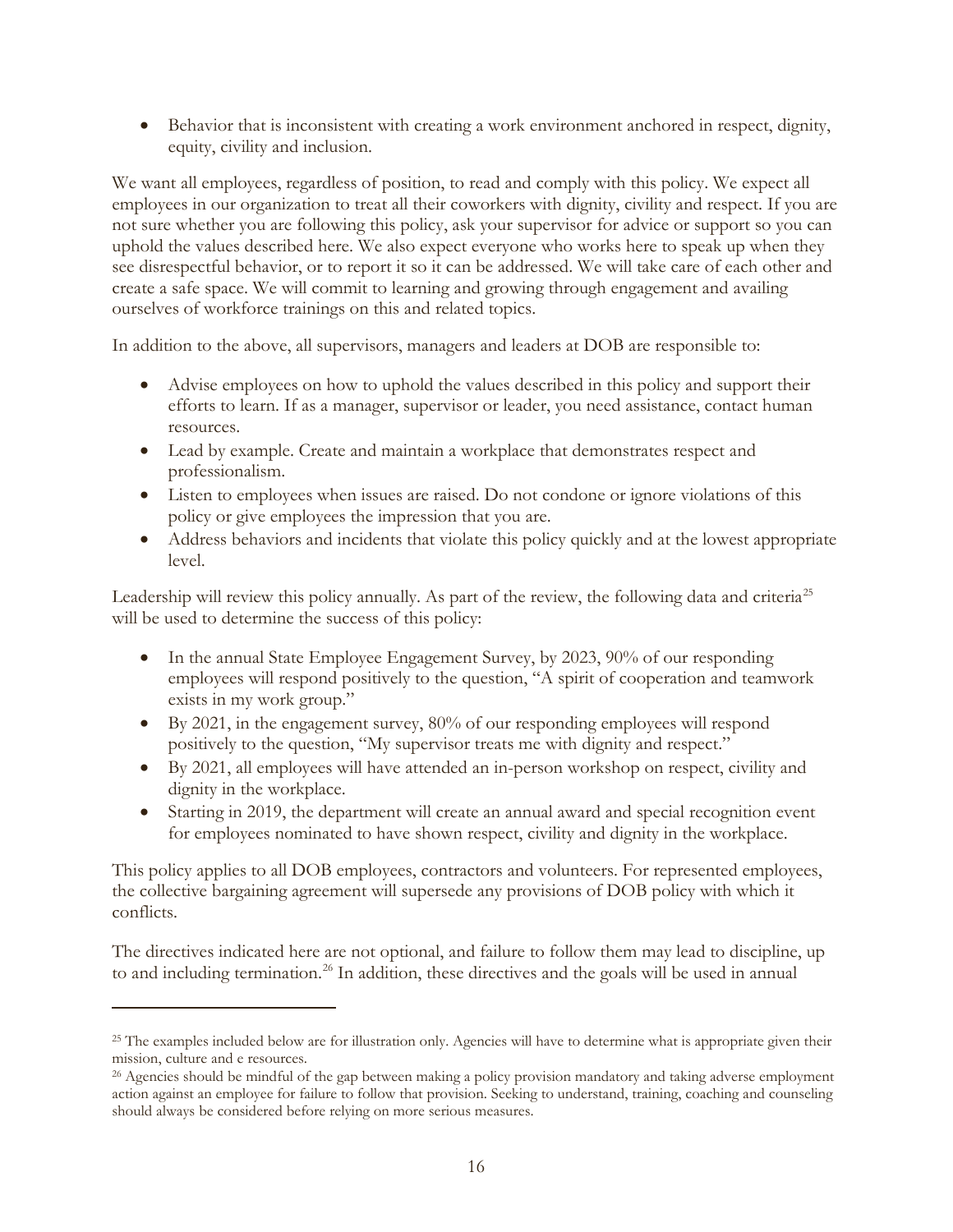evaluations for leaders as a specific competency required for satisfactory job performance. Leaders will be expected to explain how they worked to comply, achieve and exceed the goals identified in this policy. Complaints associated with this policy should be processed in accordance with the procedures set forth by human resources.[27](#page-17-0)

<span id="page-17-0"></span> $27$  As stated in the considerations section of this document, it is important that there is a clearly defined procedure portion of this and other policies. Agencies should centralize processing all workforce related complaints where possible. These procedure should be easily understood and used by a complainant.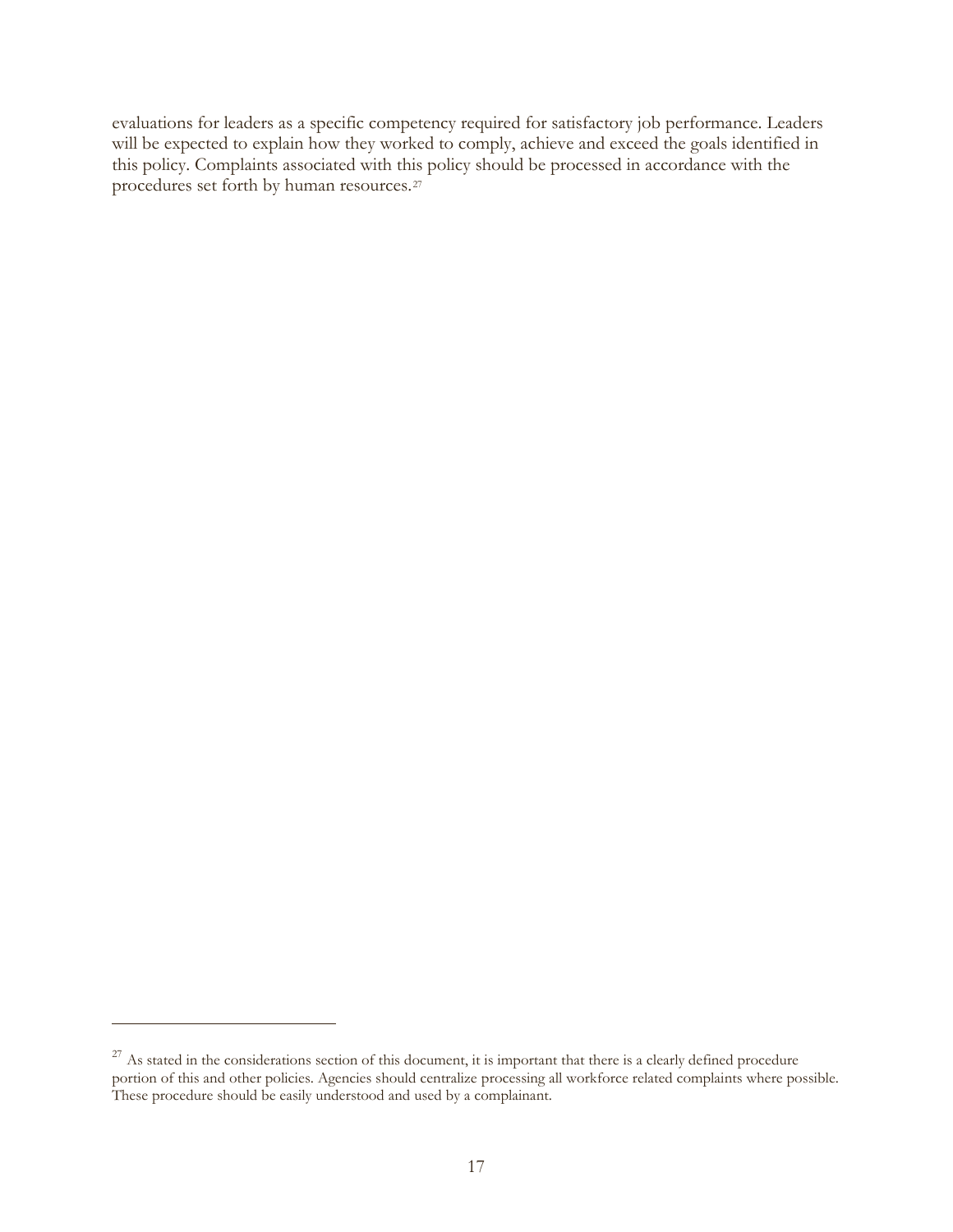# <span id="page-18-0"></span>Model Anti-Discrimination, Harassment and Sexual Harassment Policy

Encouraging allies and expecting our leaders to do more

In order to achieve inclusivity and respect in our work environment, the Department of Blank (DOB) is committed to ensuring that employees are treated respectfully and are free from discrimination and harassment, including sexual harassment.

Discrimination, harassment and sexual harassment of any kind are prohibited by law. They will not be tolerated. It is the responsibility of all employees, contractors and volunteers to foster and maintain a welcoming, inclusive, professional and safe workplace.

Ensuring equal employment opportunity is a vital responsibility for all of us at DOB. Therefore it is a violation of policy to (1) discriminate in the provision of employment opportunities, benefits or privileges; (2) create discriminatory work conditions; or (3) use discriminatory evaluative standards in employment if the basis of that discriminatory treatment is, in whole or in part, based on membership in a protected class, [28](#page-18-1) or retaliation for assisting in the investigation of a complaint.

In addition to the conduct outlined in our respectful work environment policy (see above), harassment based on a protected class is prohibited. Harassment is when, based on membership in a protected class, an employee must endure offensive conduct as a condition of continued employment or when the conduct is severe or pervasive enough to create a work environment that a reasonable person would consider intimidating, hostile or abusive. Types of harassment that fall within this category include, but are not limited to the following:

- Sexual harassment
- Gender-based harassment
- Racial and/or ethnic harassment
- Age-based harassment
- Disability-based harassment
- Sexual orientation harassment
- National origin harassment
- Religion-based harassment

For example, with regard to sexual harassment, it is prohibited to harass a person (an applicant or employee) because of that person's sex, gender identity or gender expression. DOB will not tolerate sexual harassment of any kind. This includes unwelcome sexual advances, unwelcome requests for sexual favors or unwelcome other verbal or physical conduct of a sexual nature. Such behavior constitutes sexual harassment when it explicitly or implicitly affects an individual's employment, unreasonably interferes with an individual's work performance or creates an intimidating, hostile or offensive work environment.

Sexual harassment can occur in a variety of circumstances. The victim as well as the harasser may be any gender. The harasser can be the victim's supervisor, a supervisor in another area, a coworker, a contractor or other agent of the employer or a nonemployee such as a client or a customer. The victim does not have to be the person harassed, but could be anyone affected by the offensive

<span id="page-18-1"></span><sup>28</sup> See definition at the end of the policy.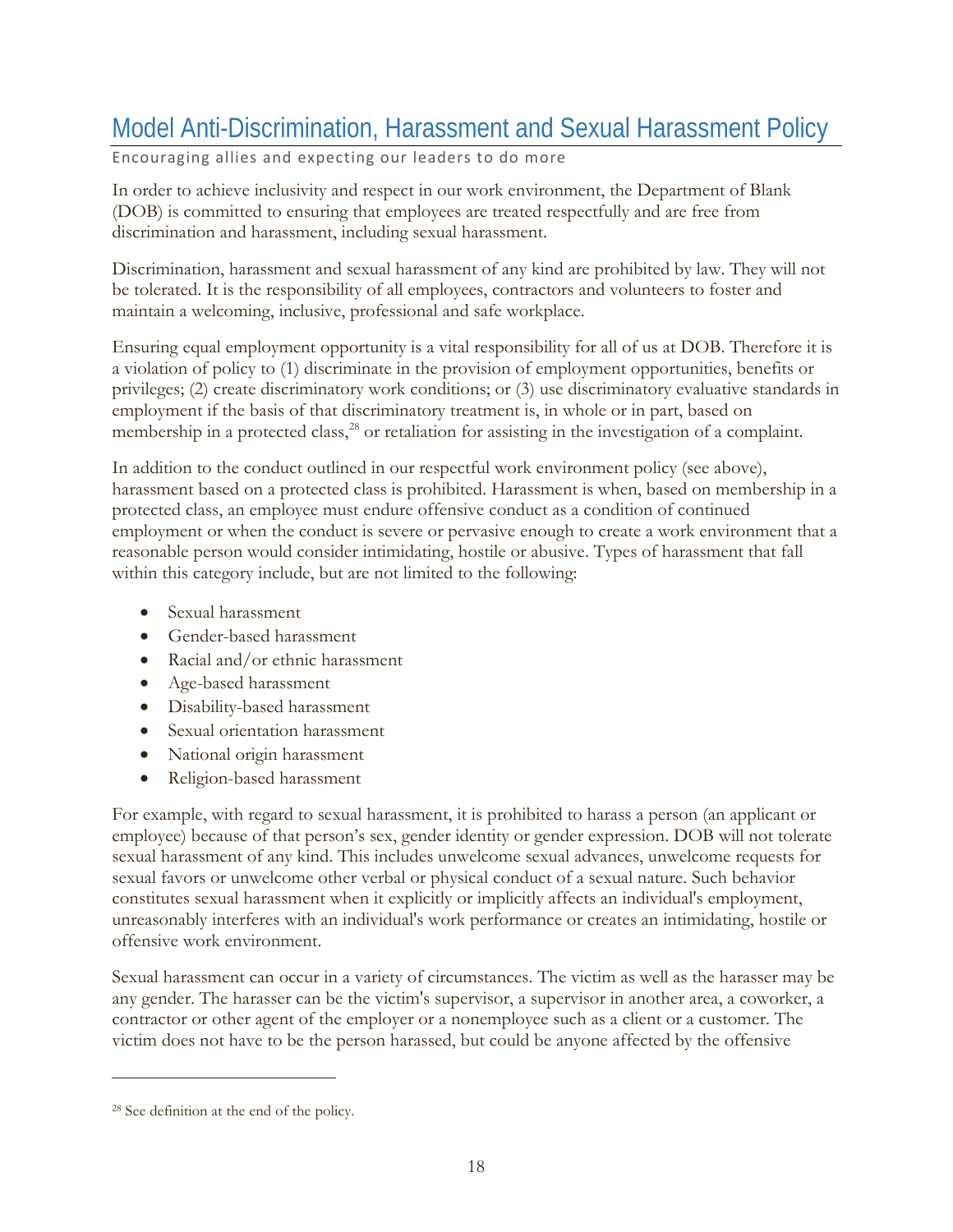conduct even if unintended by the perpetrator. Behaviors leading to sexual harassment can include, but are not limited to, gestures, innuendos, jokes or playful banter.

### **Reporting**

We strongly encourage employees, applicants, volunteers or others who have business with DOB who witness discrimination, harassment, sexual harassment or retaliation to report violations to any DOB supervisor, manager, leader or human resources personnel. While we recognize that victims and bystanders who experience or witness this behavior may feel uncomfortable with reporting violations, reporting of this conduct minimizes future violations of this policy. We will promptly investigate allegations of discrimination, harassment, sexual harassment or retaliation. Where such allegations are substantiated, we will take appropriate corrective or disciplinary action. This process includes support to victims and bystanders.

Retaliation or attempted retaliation against employees, applicants, volunteers or other persons having business with DOB who file a complaint under this policy or who participate in an investigation will not be tolerated.

DOB encourages employees with complaints alleging discrimination, harassment and/or retaliation to submit them as soon as possible<sup>[29](#page-19-0)</sup> after the alleged violation. A person making a complaint under this policy may also file a complaint with the Washington State Human Rights Commission or the Federal Equal Employment Opportunity Commission. Represented employees may also file a grievance under their collective bargaining agreement.<sup>[30](#page-19-1)</sup>

DOB has established a process for reporting discrimination, harassment and sexual harassment complaints, and will ensure that all individuals are protected and provided relief from any form of discrimination or sexual harassment in the workplace.<sup>[31](#page-19-2)</sup> Pursuant to law,<sup>[32](#page-19-3)</sup> there are occasions that an agency must inform employees that it is under a legal obligation to respond to allegations of behaviors covered by this policy. DOB is committed to responding because it wants to promote an inclusive, respectful and safe culture.

#### **Discussion and Disclosure**

In accordance with state law, an employer in the state of Washington may not require an employee, as a condition of employment, to sign a nondisclosure agreement, waiver or other document that prevents the employee from disclosing sexual harassment or sexual assault occurring in the workplace, at work-related events or between employees, or between an employer and employee off the employment premises. Any document signed by an employee as a condition of employment that

<span id="page-19-0"></span><sup>29</sup> We recognize there are many reasons that victims and witnesses of such conduct may delay reporting. The sooner an alleged violation is raised, the more quickly the appropriate actions can be taken, including an investigation, preservation of evidence and support to victims and witnesses.

<span id="page-19-1"></span><sup>&</sup>lt;sup>30</sup> Represented employees should contact their union representative to file a grievance.

<span id="page-19-2"></span><sup>&</sup>lt;sup>31</sup> As stated in the Considerations section of this document, it is important that there is a clearly defined procedure portion of this and other policies. Agencies should centralize processing all workforce related complaints where possible. These procedures should be for a complainant to understand and use.

<span id="page-19-3"></span><sup>32</sup> See WAC 357-25-027.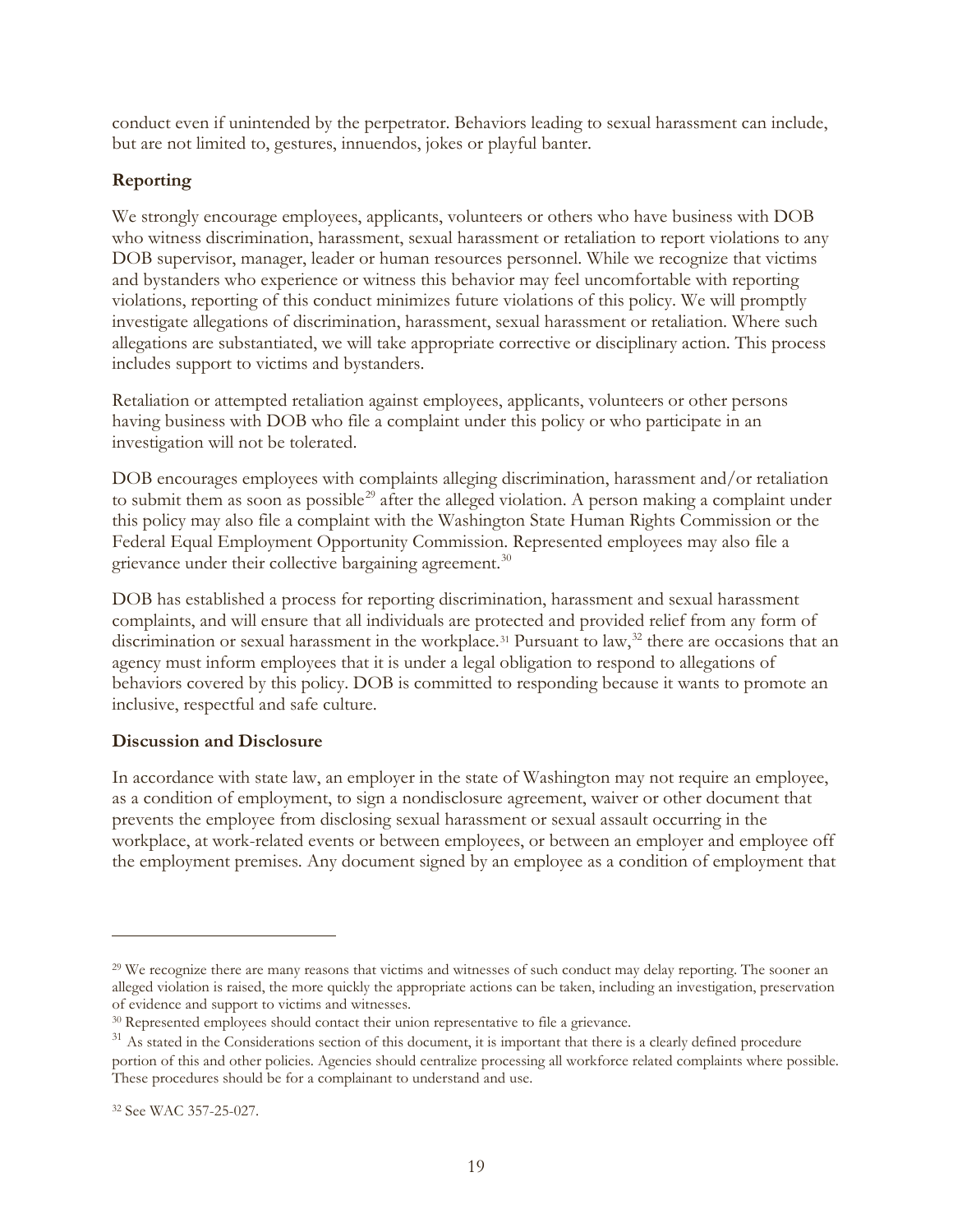has this effect is void and unenforceable per RCW 49.44.210. Responses to public records requests will be in accordance with applicable disclosure laws including section 2, chapter 373, Laws of 2019.

In this section, the term "employee" does not include human resources staff, supervisors or managers when they are expected to maintain confidentiality as part of their assigned job duties. It also does not include individuals who are notified and obligated to participate in an open and ongoing investigation into alleged sexual harassment and asked to maintain confidentiality during that investigation.

### **Directives**

 $\overline{a}$ 

All employees regardless of position are responsible to:

- Read and comply with this policy.
- Request an interpretation of the policy from their supervisor if they are unsure whether any of their behaviors or circumstances may be a breach of the policy.
- Treat all other employees in a manner consistent with this policy and without discrimination, harassment or sexual harassment.
- Consider being an ally for those facing discrimination, harassment and sexual harassment by speaking up when this behavior is observed and/or reporting any violations of this policy.
- Take sexual harassment awareness and prevention training within six months of hire and at least annually thereafter if a nonsupervisory employee.<sup>[33](#page-20-0)</sup>

In addition to the above, all supervisors, managers and leaders at DOB are responsible to:

- Make employees aware of this policy.
- Provide, with appropriate assistance from human resources, interpretations to employees about potential breaches of the policy.
- Lead by example. Create and maintain a workplace free from discrimination, harassment and sexual harassment.
- Watch for signs and symptoms of violations of this policy, including changes in employee behavior and conduct and be proactive in addressing them when noticed.
- Not condone or ignore violations of this policy, or give employees the impression that they are.
- Document, report and respond in an appropriate and timely fashion to incidents of discrimination or harassment toward employees, applicants, volunteers or persons having business with the DOB.
- Maintain the confidentiality of all such reports to the extent provided/allowed by law.
- Take sexual harassment awareness and prevention training within six months of hire and annually thereafter.<sup>34</sup>

<span id="page-20-0"></span><sup>&</sup>lt;sup>33</sup> This is a more aggressive timetable than the law which requires training every five years for nonsupervisory employees and every three years for supervisory employees. The committee recommends a shorter cadence for training to effectuate the needed culture change.

<span id="page-20-1"></span><sup>&</sup>lt;sup>34</sup> This is a more aggressive timetable than the law which requires training every five years for nonsupervisory employees and every three years for supervisory employees. The committee recommends a shorter cadence for training to effectuate the needed culture change.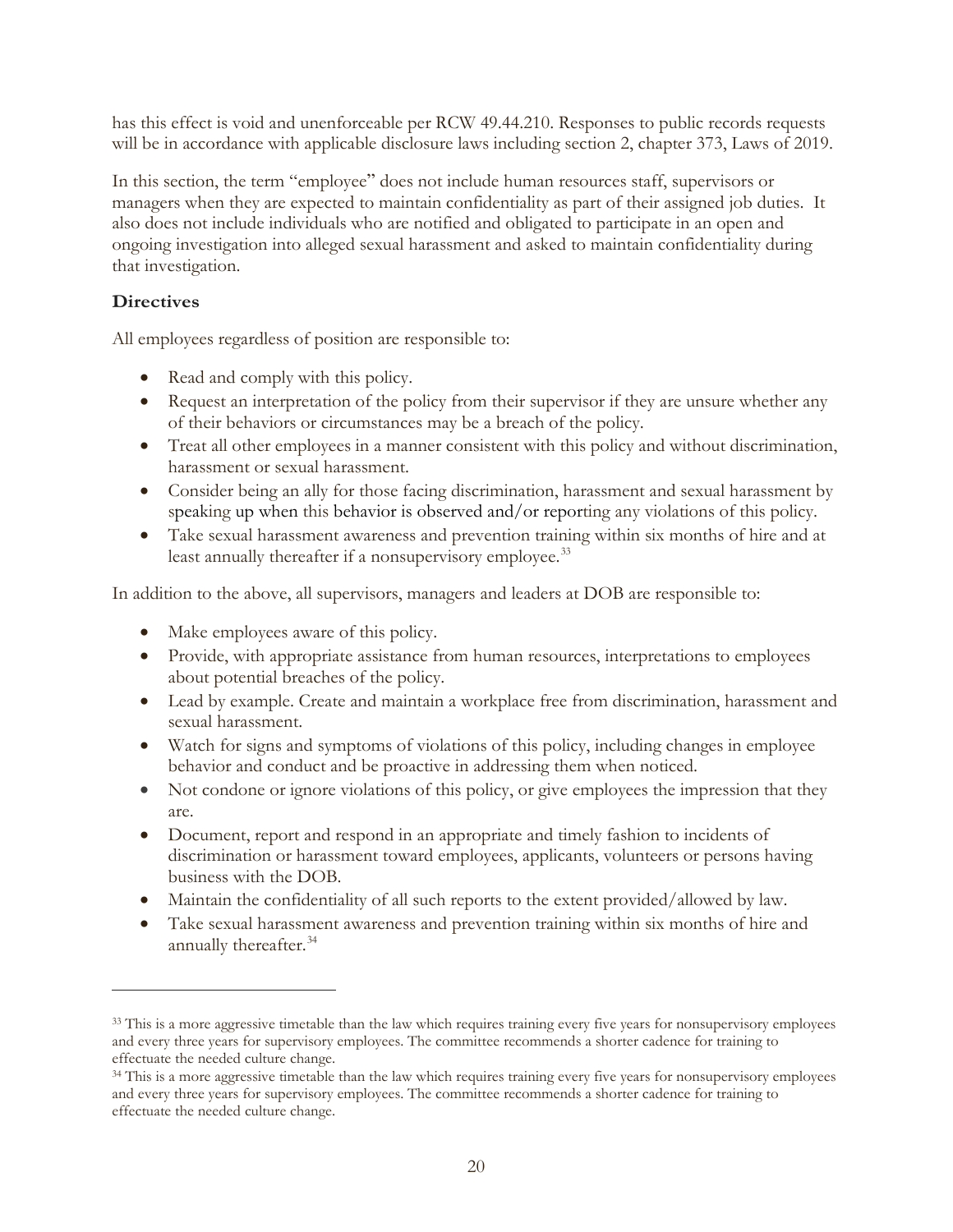Leadership will review this policy annually for changes and effectiveness. As part of that review, the following data and criteria<sup>[35](#page-21-0)</sup> will be used to determine the success of this policy:

- Annually, DOB will be able to affirm that 100% of our employees have met their sexual harassment training requirements.
- By 2021, the total number of days it takes to intake, respond, investigate (if necessary)and take appropriate action on an employee complaint may not exceed, on average, 60 days unless there are extenuating circumstances.
- Every month for an entire year, a different executive leader will present at an employee town hall different aspects of the importance of this policy to leadership and in meeting our diversity, and equity and inclusion goals.
- Human resources staff will host a quarterly lunch and learn forum for employees to provide input and suggestions on this policy and the actions of leaders to create an environment free from discrimination, harassment and sexual harassment. This feedback will be considered as part of the annual review to determine the success of this policy and DOB's efforts.

This policy applies to all DOB employees, contractors and volunteers. For represented employees, the collective bargaining agreement will supersede any provisions of DOB policy with which it conflicts.

The directives indicated here are not optional, and failure to follow them may lead to discipline, up to and including termination.<sup>[36](#page-21-1)</sup> In addition, these directives and the goals will be used in annual evaluations for leaders as a specific competency required for satisfactory job performance. Leaders will be expected to explain how they worked to comply, achieve and exceed the goals identified in this policy.

#### *For the purposes of this model policy only, the following definitions are provided:*

 $\overline{a}$ 

**Discrimination –** Unfavorable or unfair treatment of a person or class of persons in comparison to others who are not members of the protected class, or retaliation for complaints related to discrimination against a protected class.

**Harassment –** Verbal, nonverbal or physical conduct that threatens, intimidates, coerces, offends or taunts another person (including sexual, racial or ethnic slurs) that interferes with the employee's ability to perform their job.

**Protected class –** A person's religion, age, sex, status as a breastfeeding mother, marital status, race, color, creed, national origin, political affiliation, military status, status as an honorably discharged veteran, disabled veteran or Vietnam era veteran, sexual orientation, gender expression, gender identity, any real or perceived sensory, mental or physical disability, genetic information, the participation or lack of participation in union activities, or use of a trained dog guide or service animal by a person with a disability.

<span id="page-21-0"></span><sup>&</sup>lt;sup>35</sup> The examples included below are for illustration only. Agencies will have to determine what is appropriate given their mission, culture and resources.

<span id="page-21-1"></span><sup>36</sup> Agencies should be mindful of the gap between making a policy provision mandatory and taking adverse employment action against an employee for failure to follow that provision. Seeking to understand, training, coaching and counseling should always be considered before relying on more serious measures.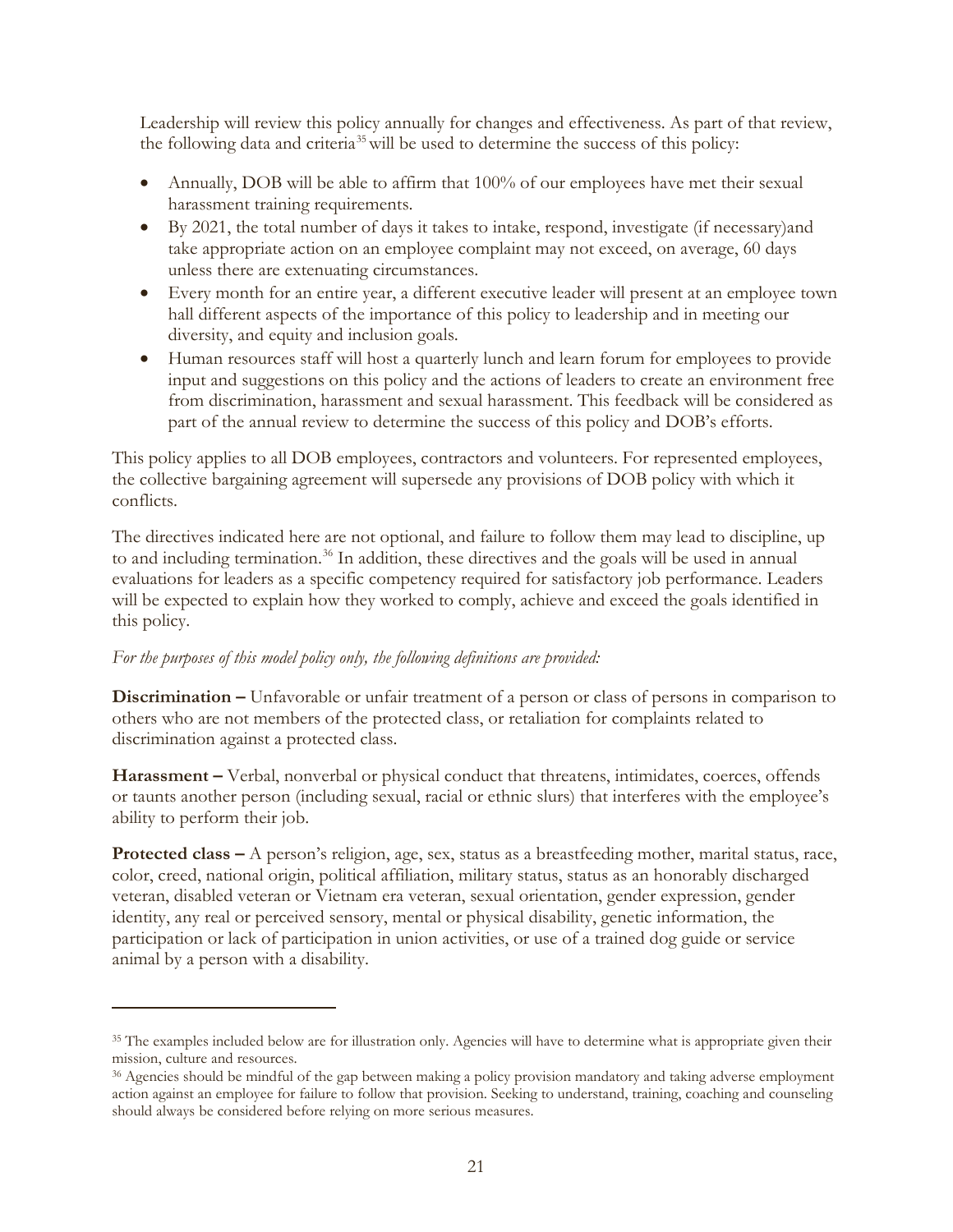**Sexual harassment** – Unwelcome sexual advances, requests for sexual favors and other verbal or physical conduct of a sexual nature constitute sexual harassment when this conduct explicitly or implicitly affects an individual's employment, unreasonably interferes with an individual's work performance, or creates an intimidating, hostile or offensive work environment.

**Retaliation –** Adverse action(s) against individuals because they have reported instances of discrimination, harassment or allegations of such conduct, or participated in or have been witnesses in any procedure to address a complaint of discrimination or harassment.

## <span id="page-22-0"></span>Model Reasonable Accommodation Policy

#### Ensuring access to employment opportunities

 $\overline{a}$ 

In order to achieve the diversity and inclusion goals referenced in our DEI policy, the Department of Blank (DOB) is committed to equitable and meaningful access to employment and any terms or condition thereof, for people with disabilities. Part of this work requires a meaningful review of our facilities to ensure the environment we work in is welcoming to all regardless of ability (see our DEI policy).

We recognize that access and opportunity for all employees and applicants require the design of workforce practices tailored to ensure there is a pathway to participation for individuals with disabilities. Employees, applicants<sup>[37](#page-22-1)</sup> and selected candidates have the right to request and receive reasonable accommodation, without stigma, harassment or retaliation.

A reasonable accommodation is a modification or adjustment to a job, work environment, rules, policy, practice or procedure that enables a qualified<sup>[38](#page-22-2)</sup> individual with a disability to gain access to an employment opportunity. Some examples of this are modifying application procedures, testing, interview processes and work schedules; acquiring or modifying equipment; providing readers or interpreters; and reassignment to a vacant position. It can also include leave.

If an employee, applicant or selected candidate believes they require a reasonable accommodation due to a disability during the application process or to perform the essential functions of a position, the individual may request an accommodation by contacting their immediate supervisor or DOB human resources.<sup>[39](#page-22-3)</sup> Such contact can be made orally or in writing.

DOB will acknowledge receipt of the request for reasonable accommodation within five business days from receipt and will begin processing the reasonable accommodation as soon as practicable

<span id="page-22-1"></span><sup>&</sup>lt;sup>37</sup> Applicants, through job announcements or postings, should be made aware of the reasonable accommodation policy and process.

<span id="page-22-2"></span><sup>&</sup>lt;sup>38</sup> The term "qualified" here is used to denote a person who meets the skills, experience, education and other job-related requirements of the position held or desired and who, with or without reasonable accommodation, can perform the essential job functions at the established performance standards. Employers should be mindful that essential job functions need to be documented in an employee's position description.

<span id="page-22-3"></span><sup>&</sup>lt;sup>39</sup> To ensure consistency in application and experience, agencies are encouraged to centralize their reasonable accommodation request process as much as possible.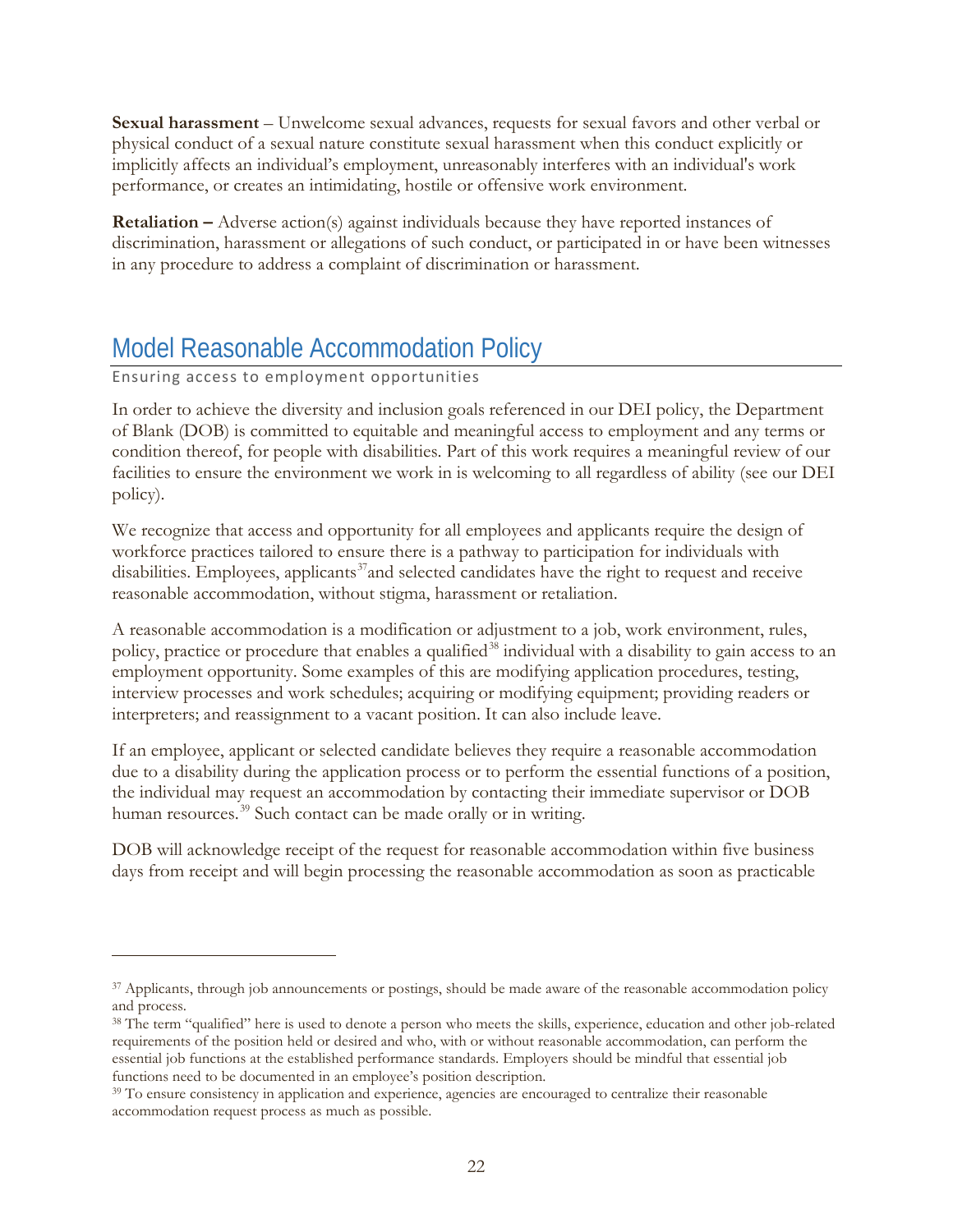but no later than 15 days from the date of the request. [40](#page-23-0) This is an interactive process. DOB will work with the requester to figure out what it can do to help. To aid in this process, DOB may request medical documentation. This information, in conjunction with the qualifications of the individual (see "qualified" above), will be used by DOB to grant or deny a reasonable accommodation. If DOB denies an employee's accommodation, it will work with the employee to determine if there is an effective alternative accommodation that can be made.<sup>[41](#page-23-1)</sup>

DOB may choose to deny a request where the accommodation would cause the agency undue hardship because it is costly, extensive, substantial and/or disruptive and/or would fundamentally alter the nature or operation of the agency.

DOB will not deny an accommodation simply because it has some cost. In addition, certain accommodations related to pregnancy have been determined to not be undue hardships per RCW 43.10.005.

If DOB denies a request for accommodation, such denial and the reasons for it will be documented in writing and sent to the individual requesting the accommodation. Employees may request a review of the denial from the director of DOB and/or their delegate.

#### **Direct Threat**

In rare circumstances, an accommodation request may be denied if there is reasonable cause to believe that an individual poses a direct threat to the health or safety of self or others. This determination will be based on objective evidence, including current medical information and an assessment of the individual's present ability to safely perform the essential functions of the job. In some cases, an employee may be sent to a doctor of DOB's choosing (at the agency's expense) if there is objective evidence to support a reasonable belief that, due to a disability, an employee poses a direct threat to self or others.

#### **Disability Separation**

 $\overline{a}$ 

A disability separation is an action<sup>[42](#page-23-2)</sup> taken to separate an employee from service when the employer determines that the employee is unable to perform the essential functions of the employee's position, or alternative position, with or without reasonable accommodation, due to a disability. Disability separation is not a disciplinary action per WAC 357-46-160 or applicable collective bargaining agreement articles. Notice of this type of action must be in writing to the employee and must include information about the option to apply for reemployment under WAC 357-19-465.

An employee may choose not to pursue an accommodation request and instead request to be separated from employment if they are unable to perform the essential functions of their position

<span id="page-23-0"></span><sup>40</sup> There may be extenuating circumstances which prevent the processing or acknowledgment of a reasonable accommodation request (leave, peak workloads, etc.). Moreover, agency size and resources may dictate the appropriate time frame.

<span id="page-23-1"></span><sup>41</sup> When denials occur, it is permissible for an employer to pursue effective accommodations rather than the preferred choice of the requesting employee. In addition, the interactive process may also be iterative, with an element of trial and error in determining an effective accommodation.

<span id="page-23-2"></span><sup>&</sup>lt;sup>42</sup> Prior to an involuntary disability separation, an employer should consider if there is a way to accommodate the person in the job that they currently hold, including granting leave. If there is not, then the employer should look organizationwide to determine if there is a vacant and funded position for which the employee is qualified.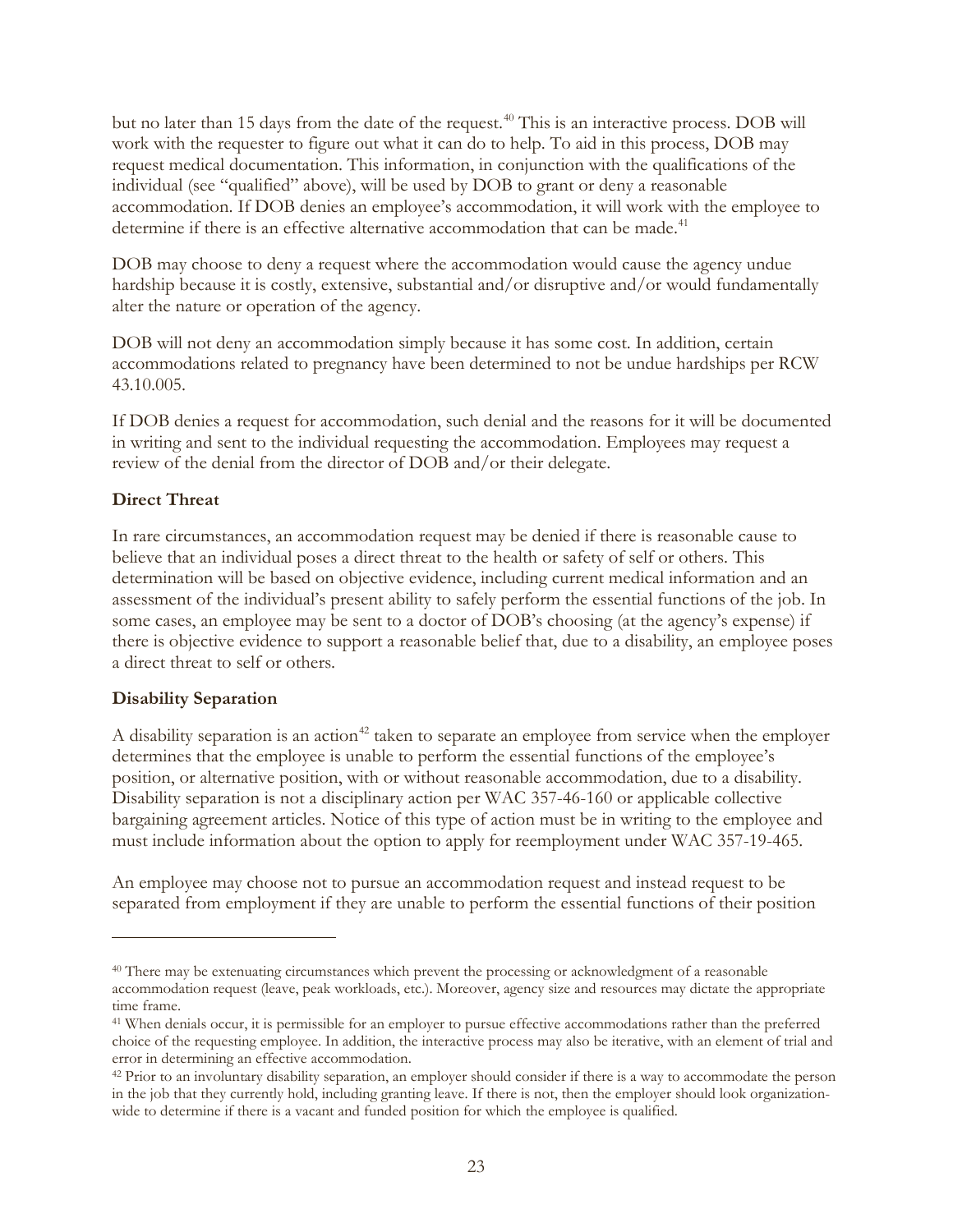due to a disability. This request should be submitted to human resources in writing and provide medical information documenting the employee cannot perform the essential functions of the employee's position or class (if not already provided). DOB is not required to consider a reasonable accommodation in lieu of the employee's request for a voluntary disability separation.

Leadership will review this policy annually.

 $\overline{a}$ 

This policy applies to all employees of DOB. This policy also applies to applicants and selected candidates seeking accommodation in the hiring process. For represented employees, the collective bargaining agreement will supersede any provisions of DOB policy with which it conflicts.

Engaging in the interactive process and offering reasonable accommodation for individuals with disabilities is not optional for supervisors, managers and leaders. Failure to follow agency accommodation provisions may lead to discipline, up to and including termination.<sup>[43](#page-24-0)</sup> Supervisors and managers who are uncertain about how to navigate any part of this process should contact human resources for support and assistance. Supervisors, managers or leaders will be required to take reasonable accommodation training within six months of employment and every two years thereafter. Complaints associated with this policy should be processed in accordance with the procedures set forth by human resources.[44](#page-24-1)

#### *For the purposes of this model policy only, the following definitions are provided:*

**Disability –** Means the presence of a sensory, mental or physical impairment that is medically cognizable or diagnosable, exists as a record or history or is perceived to exist whether or not it exists in fact. A disability exists whether it is temporary or permanent, common or uncommon, mitigated or unmitigated whether or not it limits the ability to work generally or work at a particular job, and whether or not it limits any other activity within the scope of chapter 49.60 RCW.

**Impairment** – Includes, but is not limited to, any physiological disorder or condition, cosmetic disfigurement or anatomical loss affecting one or more of the following body systems: neurological; musculoskeletal; special sense organs; respiratory, including speech organs; cardiovascular; reproductive; digestive; genitor-urinary; hemic and lymphatic; skin; endocrine; or any mental, developmental, traumatic or psychological disorder, including but not limited to cognitive limitation, organic brain syndrome, emotional or mental illness and specific learning disabilities.

For the purposes of qualifying for reasonable accommodation in employment under Washington law, an impairment must be known or shown through an interactive process to exist in fact. The impairment must have a substantially limiting effect upon the individual's ability to perform their job; the individual's ability to apply or be considered for a job; or the individual's access to equal benefits, privileges or terms or conditions of employment; or the employee must have put the employer on notice of the existence of an impairment and medical documentation must establish a

<span id="page-24-0"></span><sup>43</sup> Agencies should be mindful of the gap between making a policy provision mandatory and taking adverse employment action against an employee for failure to follow that provision. Seeking to understand, training, coaching and counseling should always be considered before relying on more serious measures.

<span id="page-24-1"></span><sup>&</sup>lt;sup>44</sup> As stated in the Considerations section of this document, it is important that there is a clearly defined procedure portion of this and other policies. Agencies should centralize processing all workforce related complaints where possible. These procedure should be easy for a complainant to understand and use.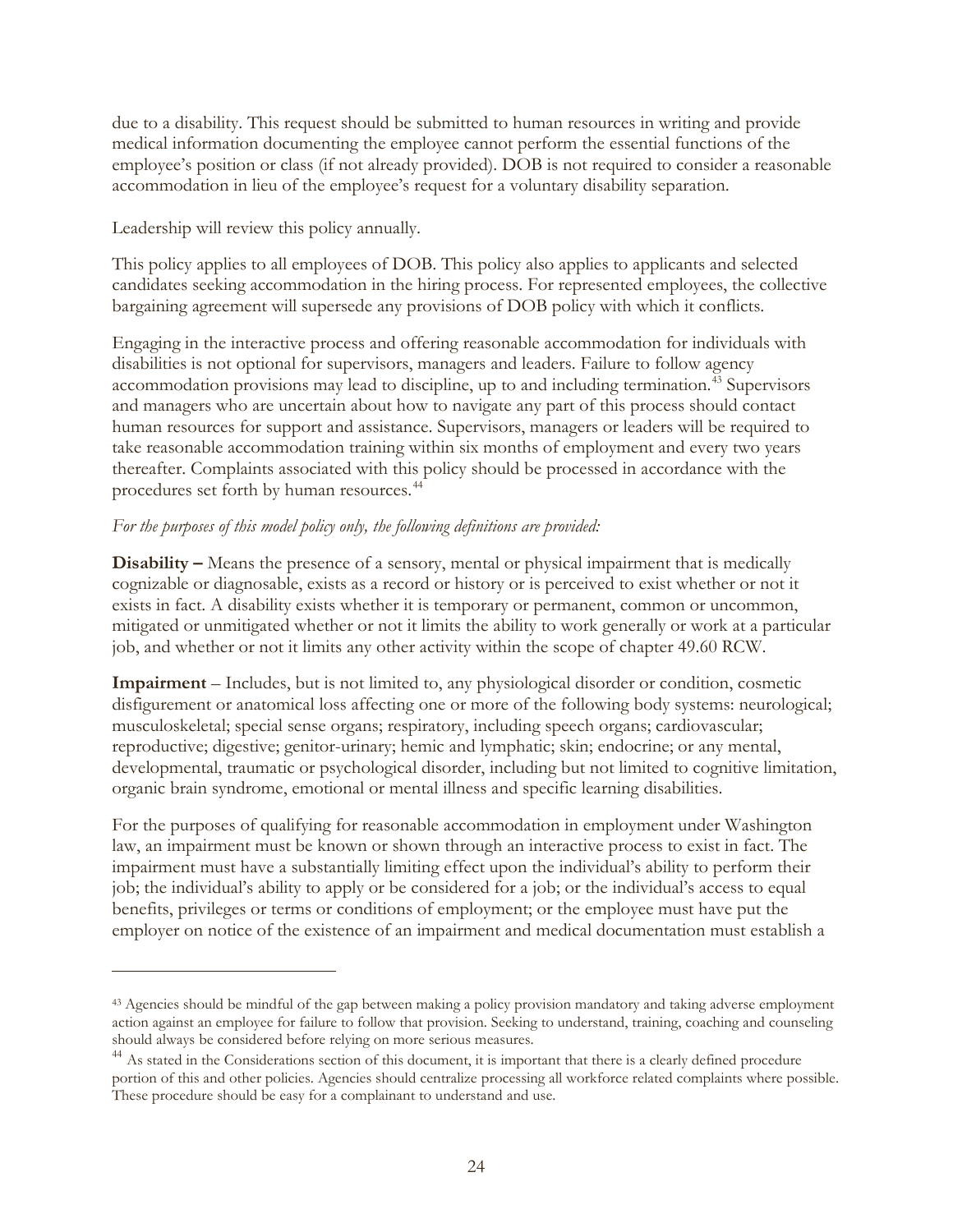reasonable likelihood that engaging in job functions without an accommodation would aggravate the impairment to the extent that it would create a substantially limiting effect.

**Direct threat** – A significant risk of substantial harm to the health and safety of self or others, where the risk is connected to a disability and there is no reasonable accommodation that will reduce the risk. The risk must be specific, substantial, demonstrable, likely or imminent; and cannot be reduced to an acceptable level through reasonable accommodation. In determining a direct threat, DOB will consider the duration of the risk, the nature and severity of the potential harm, the likelihood that the potential harm will occur, the imminence of the potential harm and any potential accommodation in alignment with this policy.